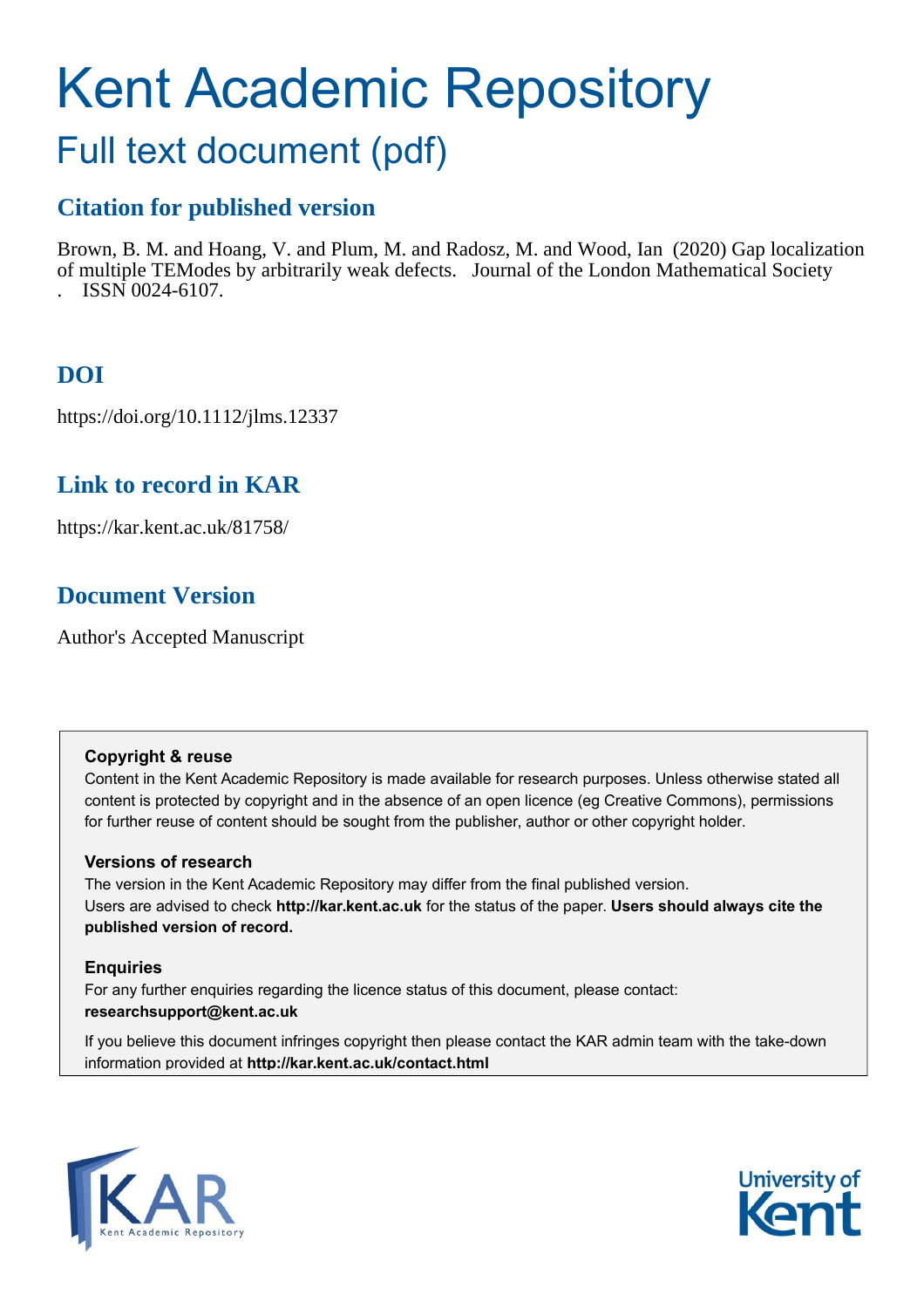#### GAP LOCALIZATION OF MULTIPLE TE-MODES BY ARBITRARILY WEAK DEFECTS

B.M.BROWN, V.HOANG, M. PLUM, M. RADOSZ AND I.WOOD

Abstract. This paper considers the propagation of TE-modes in photonic crystal waveguides. The waveguide is created by introducing a linear defect into a periodic background medium. Both the periodic background problem and the perturbed problem are modeled by a divergence type equation. A feature of our analysis is that we allow discontinuities in the coefficients of the operator, which is required to model many photonic crystals. Using the Floquet-Bloch theory in negative order Sobolev spaces, we characterize the precise number of eigenvalues created by the line defect in terms of the band functions of the original periodic background medium for arbitrarily weak defects.

#### 1. INTRODUCTION

Electromagnetic waves in periodically structured media, such as photonic crystals and metamaterials, are a subject of ongoing interest. Typically, the propagation of waves in such media exhibits band-gaps; see e.g. [11, 14]. These are intervals on the frequency or energy axis where propagation is forbidden. Mathematically, these correspond to gaps in the spectrum of the operator describing a problem with periodic background medium. The existence of these gaps for certain choices of material coefficients was proved in [6, 7, 10] and in [8] for the full Maxwell case.

In a previous paper [2], we studied the propagation of TE-polarized waves in two-dimensional photonic crystals that contain line defects and gave rigorous sufficient conditions which imply spectral localization in band gaps. Our results were restricted to the case where only one band function (see (14)) contributes to the edge of the band gap. In this paper, we deal with the general situation where multiple bands contribute to the edge of the gap. We also develop a new approach to characterize the precise number of eigenvalues created by the line defect in terms of the band functions of the original periodic structure.

Our results are applicable to non-smooth coefficients. This is motivated by physical applications, where, to produce the typical band-gap spectrum, the coefficient of the background medium is usually piecewise constant. See, for instance, [6, 7, 8]. In order to overcome the arising difficulties, we use Floquet-Bloch theory in negative function spaces [5]. Additionally, all our results do not depend on the precise geometry of the perturbation, e.g. the shape of the inclusions defined by the region within the periodicity cell where the perturbed material coefficients differ from the

B.M.Brown and I.Wood were supported by the British Engineering and Physical Sciences Research Council (EP/I038217/1). V. Hoang acknowledges support by the National Science Foundation (DMS 1412023, DMS-1614797, DMS-1810687) and the UTSA Grants for Research Transformation Program. M. Plum was supported by the Deutsche Forschungsgemeinschaft (CRC 1173).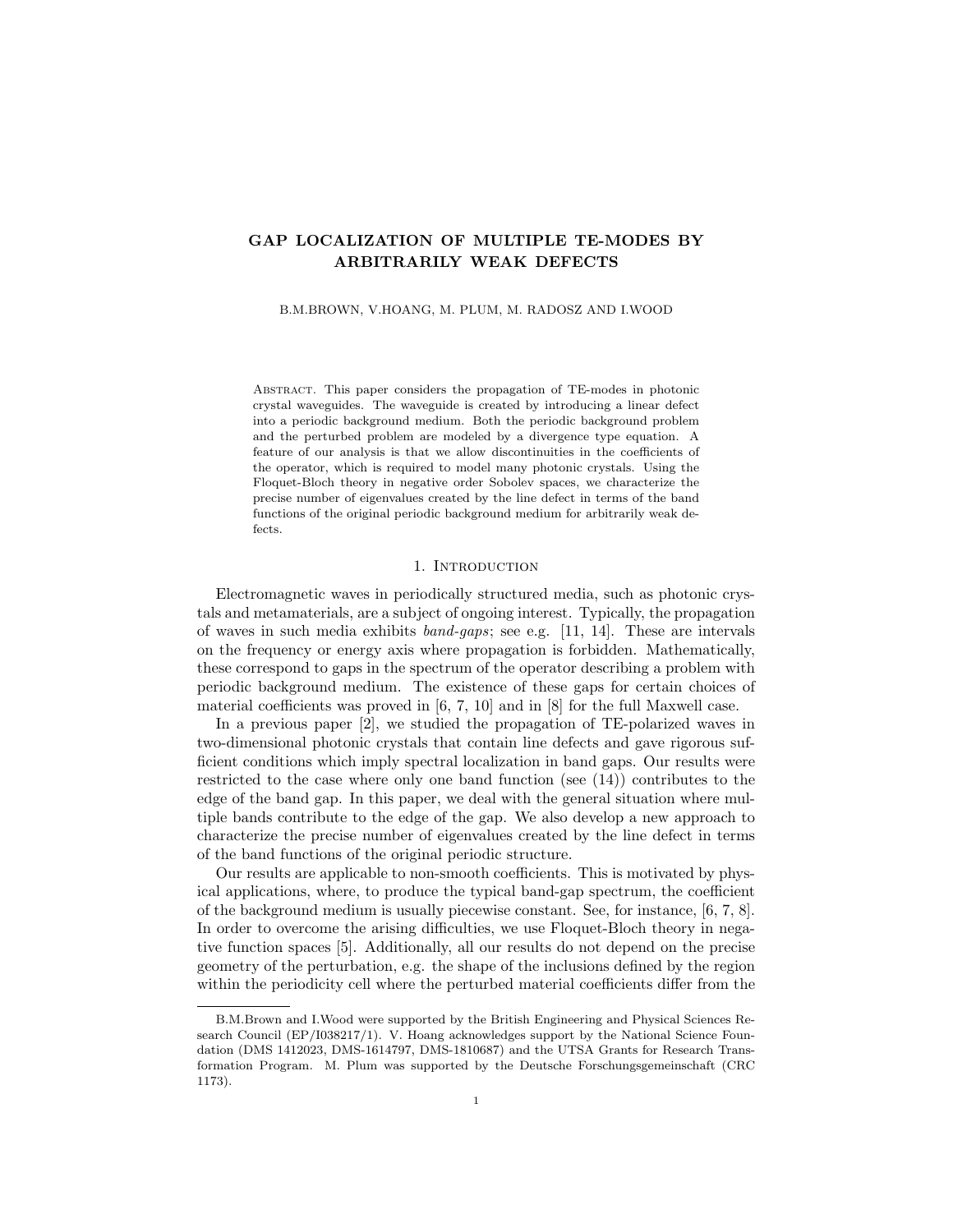unperturbed ones. For a more detailed discussion of relevant background material, we refer to [2] and references therein.

The structure of our paper is as follows: In section 2 we give a brief description of the periodic problem and its perturbation by a line defect and formulate the operator-theoretic background. The following section 3 introduces the Floquet-Bloch theory in negative spaces with the technical proof provided in Appendix A. Section 4 contains some key preparatory lemmas and estimates. An upper estimate on the number of eigenvalues created in the band gap is given in section 5 while section 6 provides a lower bound and combines all results to our main statement (Theorem 6.4) on the precise number of eigenvalues. Compared to the results in our previous paper [2], the assumptions we make on the band functions of the fully periodic operator are more general. The results of [2] are strengthened in the sense that we allow for multiple bands coming together at the edge of a spectral band and the analysis is refined by providing upper and lower bounds on the number of eigenvalues created by the perturbation. In the case of exactly one band function touching the band edge, we get the existence of gap spectrum, as in [2], but now with the additional information that there is exactly one additional eigenvalue in the gap (of the reduced problem for fixed  $\hat{\mathbf{x}}$ -quasimomentum).

We note that a variational method similar to the one here is used in [17] to prove generation of spectrum, though not the precise number of eigenvalues, in the band gaps of periodic Schrödinger operators under a slightly weaker sign condition on the perturbation than we require here.

#### 2. The operator theoretic formulation

We consider the propagation of electromagnetic waves in a non-magnetic, inhomogeneous medium described by a varying dielectric function  $\varepsilon(\mathbf{X})$  with  $\mathbf{X} =$  $(x, y, z)$ . Assuming that the magnetic field **H** has the form  $\mathbf{H} = H(x, y)\hat{\mathbf{z}}$ , where  $\hat{\mathbf{z}}$ denotes the unit vector in the z-direction, we look for time-harmonic solutions to Maxwell's equations. This leads to the equation

(1) 
$$
-\nabla \cdot \frac{1}{\varepsilon(\mathbf{x})} \nabla H = \lambda H
$$

for the z-component H of the magnetic field. Note that in the context of polarized waves, we assume that all fields and constitutive functions depend only on  $x =$  $(x, y)$ .

The periodic background medium is characterised by  $\varepsilon_0(\mathbf{x})$ , where for simplicity we assume that the unit square  $[0, 1]^2$  is a cell of periodicity.

Let  $\hat{\mathbf{x}} = (1,0)$  and  $\hat{\mathbf{y}} = (0,1)$ . We now introduce a line defect, which we assume to be aligned along the  $\hat{\mathbf{x}}$ -axis and preserving the periodicity in the  $\hat{\mathbf{x}}$ -direction. In addition, the defect is assumed to be localised in the  $\hat{y}$ -direction. The new (and perturbed) system is described by a dielectric function  $\varepsilon_1(\mathbf{x})$ , periodic in  $\hat{\mathbf{x}}$ -direction (see Figure 1), i.e.

(2) 
$$
\varepsilon_1(\mathbf{x} + m\hat{\mathbf{x}}) = \varepsilon_1(\mathbf{x}) \quad (m \in \mathbb{Z}).
$$

Before we go into the technical details of the definitions of the operators involved, we make brief comments on the physical picture. We will show that by introducing the line defect, the spectrum of the operator  $-\nabla \cdot \varepsilon^{-1} \nabla$  is enlarged, i.e. the spectrum of  $-\nabla \cdot \varepsilon_1^{-1} \nabla$  is a superset of that of  $-\nabla \cdot \varepsilon^{-1} \nabla$ . The additional spectrum is generally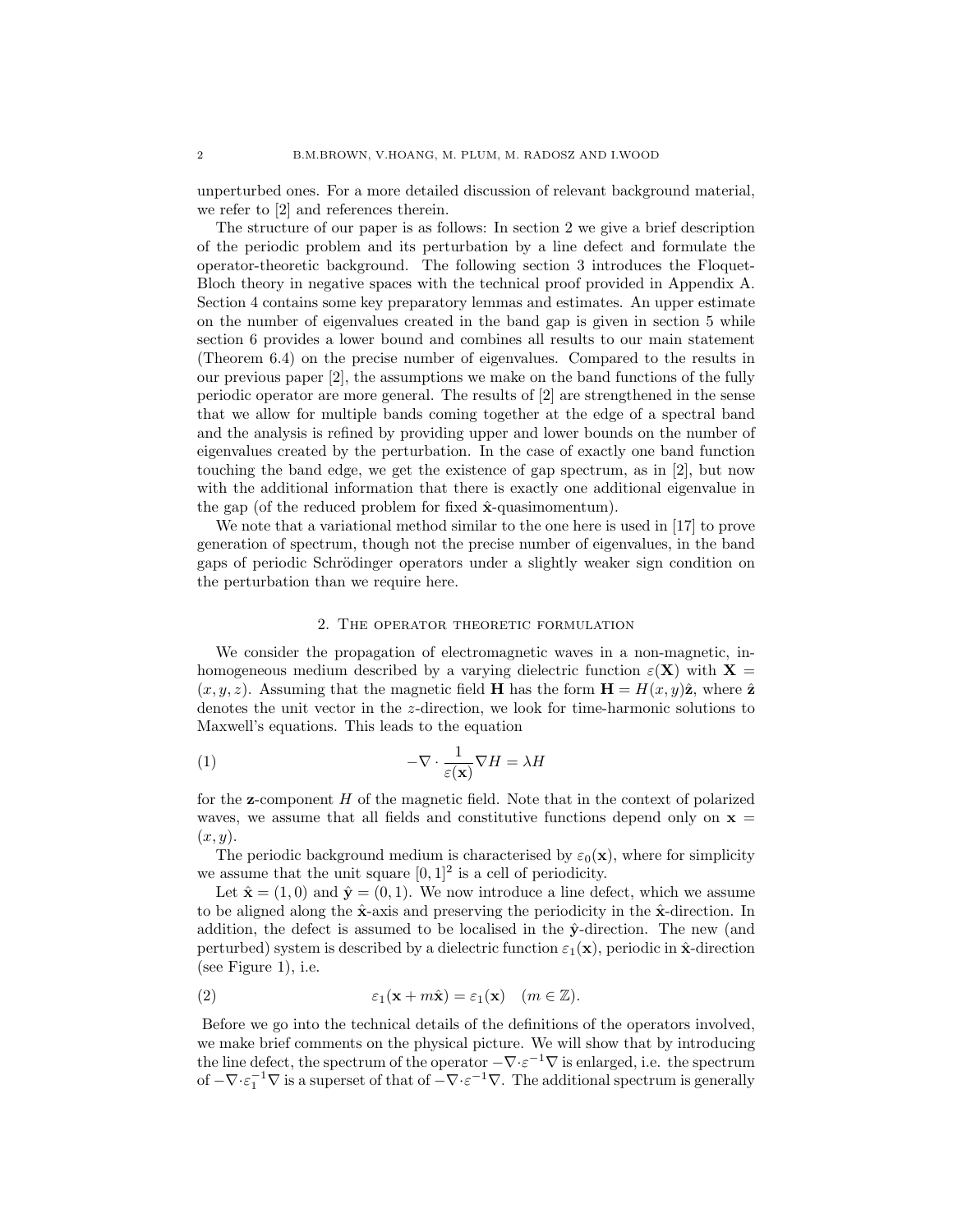

FIGURE 1. Illustration of the line defect and the strip  $\Omega = (0, 1) \times \mathbb{R}$ .

expected to be absolutely continuous. No rigorous proof of this for the divergencetype operator considered here is, however, available in the literature. The additional spectrum can be described by the Floquet-Bloch decomposition performed below: we introduce an unbounded period cell  $\Omega = (0,1) \times \mathbb{R}$  and corresponding cell operators depending on the quasimomentum  $k_x$  in  $\hat{\mathbf{x}}$ -direction. The additional spectrum due to the perturbation consists of eigenvalues of the cell problem that depend on  $k_x$ . The spectrum of the operator on the whole space  $\mathbb{R}^2$  is synthesized by taking the union of the spectra of the cell problems. The additional eigenvalues created by the perturbation will in general vary with  $k_x$  and create the additional continuous spectrum, which can be physically interpreted as the spectrum of guided modes propagating along the waveguide direction.

Assumption 1. We make the following general assumptions on the material coefficients, valid throughout the paper:

- (i)  $\varepsilon_0, \varepsilon_1 \in L^{\infty}(\mathbb{R}^2)$ .
- (ii)  $\varepsilon_i \geq c_0 > 0$  for some constant  $c_0$  and  $i = 0, 1$ .
- (iii) The perturbation is nonnegative, i.e.

(3) 
$$
\varepsilon_1(\mathbf{x}) - \varepsilon_0(\mathbf{x}) \geq 0.
$$

(iv) There exists a nonempty ball  $D \subset [0,1]^2$  such that  $\varepsilon_1 - \varepsilon_0 > 0$  on D.

Since both the perturbed and unperturbed systems are periodic in the  $\hat{x}$ -direction, we can apply Bloch's theorem [16, 13] to reduce both problems to families of problems on the strip  $\Omega := (0, 1) \times \mathbb{R}$ , parametrized by the quasi-momentum  $k_x \in [-\pi, \pi]$ .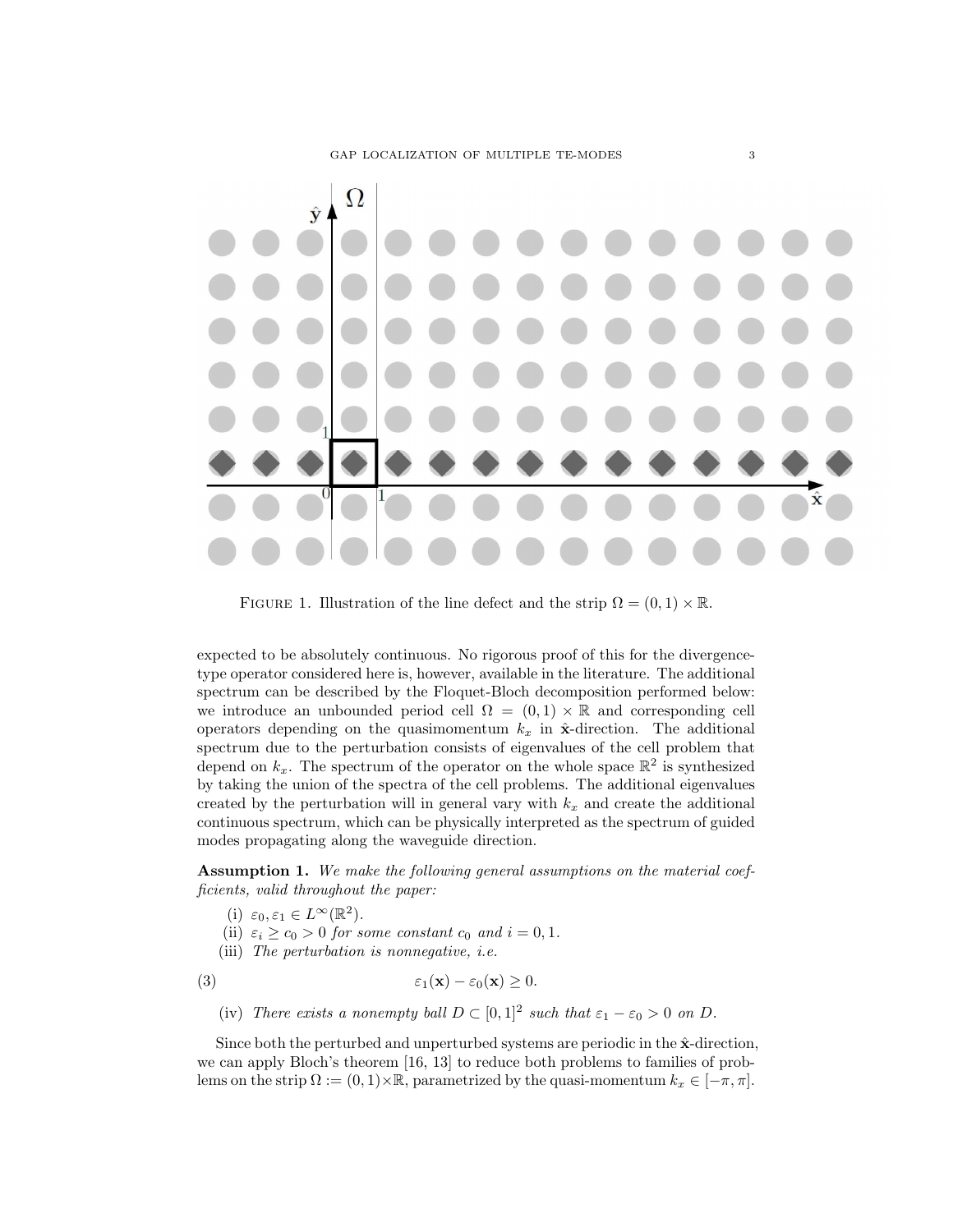For fixed  $k_x$  we introduce the space of quasi-periodic  $H^1$ -functions on  $\Omega$ 

$$
H_{qp}^1(\Omega) := \{ u \in H_{\text{loc}}^1(\mathbb{R}^2) : u|_{\Omega} \in H^1(\Omega) \text{ and } u(\mathbf{x}+(m,0)) = e^{ik_x m} u(\mathbf{x}), m \in \mathbb{Z}, \mathbf{x} \in \mathbb{R}^2 \}.
$$

For  $u, v \in H_{qp}^1(\Omega)$  consider the sesquilinear form

(4) 
$$
B_0[u, v] = \int_{\Omega} \left( \frac{1}{\varepsilon_0(\mathbf{x})} \nabla u \overline{\nabla v} + u \overline{v} \right) d\mathbf{x}.
$$

As  $\varepsilon_0$  is bounded and bounded away from zero, we can introduce a new inner product on  $H_{qp}^{1}(\Omega)$  given by

$$
\langle u, v \rangle_{H^1_{qp}(\Omega)} := B_0[u, v]
$$

which is equivalent to the standard inner product in  $H^1(\Omega)$ . When there is no danger of confusion, we denote the associated norm  $\lVert \cdot \rVert_{H^1}$ .

**Definition 1.** Let  $H_{qp}^{-1}(\Omega)$  denote the dual space of  $H_{qp}^{1}(\Omega)$ . Let  $\phi: H_{qp}^{1}(\Omega) \to$  $H^{-1}_{qp}(\Omega)$  be defined by

(5) 
$$
(\phi u)[\varphi] = B_0[u, \varphi] \text{ for all } u, \varphi \in H_{qp}^1(\Omega),
$$

where the  $w[\varphi]$ -notation indicates the dual pairing, i.e. it is the action of the linear functional w on the function  $\overline{\varphi}$ .

 $\phi$  is an isometric isomorphism, and hence the inner product on  $H^{-1}_{qp}(\Omega)$  given by

$$
\langle u, v \rangle_{H^{-1}_{qp}(\Omega)} := \big\langle \phi^{-1}u, \phi^{-1}v \big\rangle_{H^1_{qp}(\Omega)}
$$

induces a norm which coincides with the usual operator sup-norm on  $H_{qp}^{-1}(\Omega)$ .

After this preparation, we now introduce the realisations of the operators in  $H_{qp}^{-1}(\Omega)$  and define the operator  $\mathfrak{L}_{\mathfrak{0}} : D(\mathfrak{L}_{\mathfrak{0}}) \to H_{qp}^{-1}(\Omega)$  by  $D(\mathfrak{L}_{\mathfrak{0}}) := H_{qp}^{1}(\Omega) \subset$  $H^{-1}_{qp}(\Omega)$  with

$$
\mathfrak{L}_{\mathfrak{0}}u:=\phi u-u.
$$

Then  $\mathfrak{L}_{\mathfrak{0}} + 1$  is bijective and both  $\mathfrak{L}_{\mathfrak{0}}$  and  $\mathfrak{G}_{\mathfrak{0}} := (\mathfrak{L}_{\mathfrak{0}} + 1)^{-1}$  are self-adjoint, see [2, Proposition 4.1].  $\mathfrak{L}_{\mathfrak{0}}$  corresponds to the fully periodic problem (1) with  $\varepsilon = \varepsilon_0$ .

The useful identity

(6) 
$$
\langle u, v \rangle_{H^{-1}} = \langle \phi^{-1}u, \phi^{-1}v \rangle_{H^1} = \langle u, \phi^{-1}v \rangle_{L^2}
$$
 for  $u \in L^2(\Omega), v \in H_{qp}^{-1}(\Omega)$ 

follows from the definitions of  $\phi$  and  $\mathfrak{L}_{\mathfrak{0}}$ .

Let  $(\Lambda_0, \Lambda_1)$  be a spectral gap for  $\mathfrak{L}_0$  and  $\mu \in ((\Lambda_1 + 1)^{-1}, (\Lambda_0 + 1)^{-1})$ . Then  $1/\mu \in \rho(\mathfrak{L}_{\mathfrak{0}} + 1)$ , so

(7) 
$$
\frac{1}{\mu} \left[ \frac{1}{\mu} - (\mathfrak{L}_{o} + 1) \right]^{-1} = ((I - \mu(\mathfrak{L}_{o} + 1))^{-1}) = (I - \mu\mathfrak{G}_{o}^{-1})^{-1}
$$

is well-defined and maps  $H_{qp}^{-1}(\Omega)$  bijectively onto  $H_{qp}^{1}(\Omega)$ . The operator  $(I \mu\mathfrak{G}_{\mathfrak{d}}^{-1}$ <sup>-1</sup> is the solution operator to the problem

$$
\langle u, \varphi \rangle_{L^2} - \mu \int_{\Omega} \left( \frac{1}{\varepsilon_0} \nabla u \overline{\nabla \varphi} + u \overline{\varphi} \right) d\mathbf{x} = f[\varphi], \quad \text{ for all } \varphi \in H^1_{qp}(\Omega)
$$

for a given  $f \in H_{qp}^{-1}(\Omega)$ .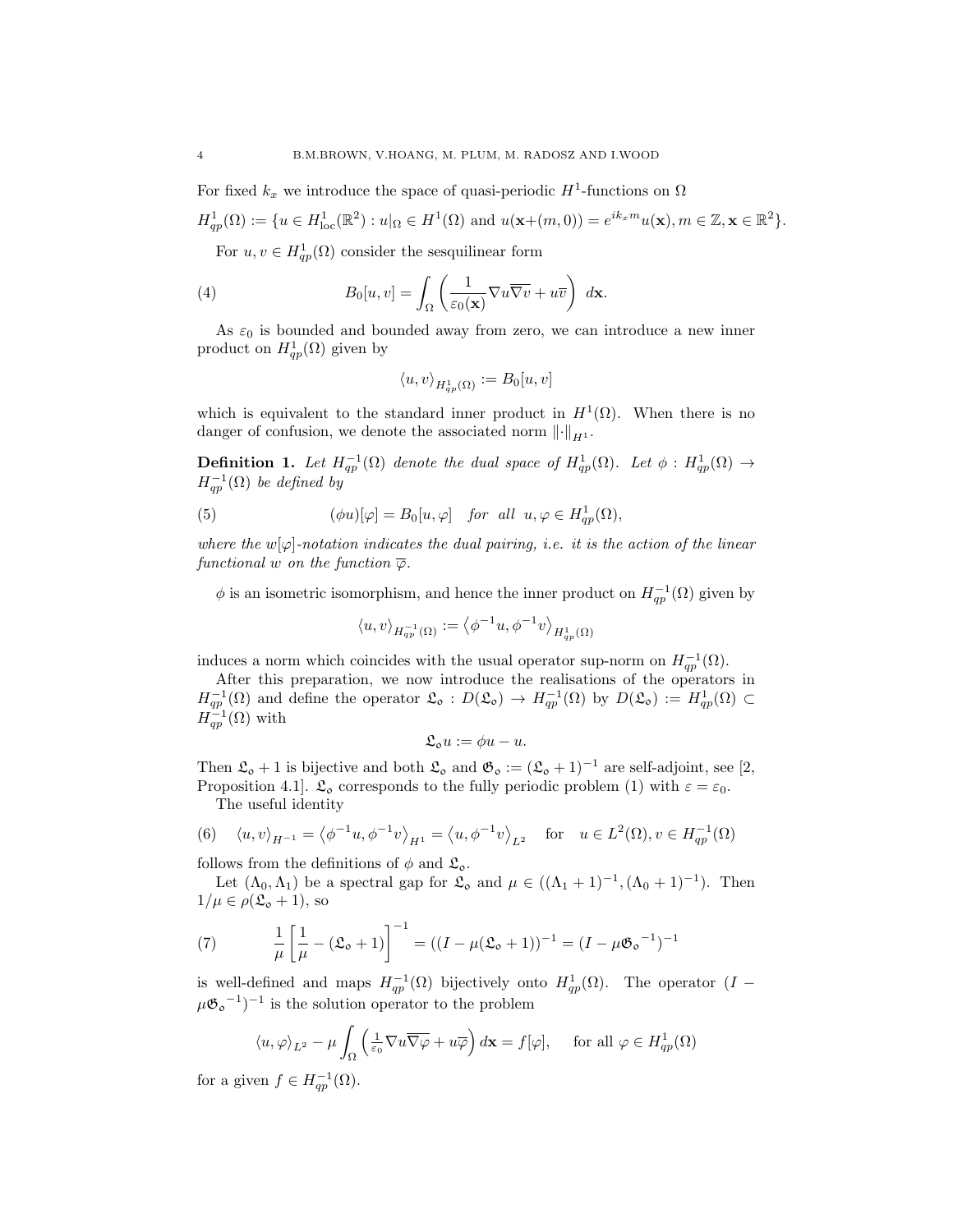We now examine the perturbed problem. Let the bilinear form  $B_1$  and the operator  $\mathfrak{L}_{1}: H_{qp}^{1}(\Omega) \to H_{qp}^{-1}(\Omega)$  be defined by

$$
B_1[u,\varphi] := \int_{\Omega} \left[ \frac{1}{\varepsilon_1} \nabla u \overline{\nabla \varphi} + u \overline{\varphi} \right] dx \text{ and } \left( (\mathfrak{L}_1 + 1)u \right)[\varphi] = B_1(u,\varphi) \quad \text{ for } u, \varphi \in H^1_{qp}(\Omega).
$$

Moreover, we define  $\mathfrak{G}_1 = (\mathfrak{L}_1 + 1)^{-1}$ . Then  $\mathfrak{G}_1 : H_{qp}^{-1}(\Omega) \to H_{qp}^1(\Omega)$  is a bounded non-negative operator (see [2, Lemma 4.3 & 4.4].)

**Remark 1.** We note that just as in [5, Section 5], the spectra of the  $H^{-1}$ -realizations  $\mathfrak{L}_{o}$  and  $\mathfrak{L}_{1}$  and the corresponding realizations of the operators in  $L^{2}(\Omega)$  coincide.

We will give conditions which ensure that localized modes, i.e. eigenvalues of the perturbed operator  $\mathfrak{L}_1$ , appear in the band gap  $(\Lambda_0, \Lambda_1)$  of the unperturbed operator  $\mathfrak{L}_{o}$  under arbitrarily weak perturbations and use a Birman-Schwingertype reformulation to find the eigenvalues  $\lambda$  of the operator  $\mathfrak{L}_1$  in the band gap. For proofs of the results in this section and more details on the reformulation, see [2, Section 5].

Consider the operator

(8)

$$
K := (\mathfrak{G}_{\mathfrak{d}}^{-1} \mathfrak{G}_{1} - I) : H_{qp}^{-1}(\Omega) \to H_{qp}^{-1}(\Omega),
$$

set  $\mathcal{K} = \overline{\text{ran } K} \subseteq H_{qp}^{-1}(\Omega)$  and let  $P: H_{qp}^{-1}(\Omega) \to \mathcal{K}$  be the orthogonal projection on  $\mathcal K$ . On  $\mathcal K$ , we introduce a new inner product given by

(9) 
$$
\langle f, g \rangle_{\mathcal{K}} := \langle Kf, g \rangle_{H^{-1}}.
$$

The symmetry and definiteness of this inner product is shown in [2, Appendix A].

The following lemma gives useful estimates for  $K$  in terms of the size of the perturbation. In particular it shows that for small perturbations, the only dependence of the bound for  $||K||$  on the perturbation  $\varepsilon_1$  is through the term  $||$  $\frac{1}{\varepsilon_0}-\frac{1}{\varepsilon_1}\Big\|_{\infty}.$ 

Lemma 2.1. The following estimates hold:

(i)

$$
||K|| \le ||\mathfrak{G}_1||_{H^{-1} \to H^1} \left||\frac{1}{\varepsilon_0} - \frac{1}{\varepsilon_1}\right||_{\infty}
$$

 $(ii)$ 

$$
||Ku||_{H^{-1}}^2 \leq ||K|| \, ||u||_{K}^2 \quad (u \in K)
$$

(iii) Moreover, if  $\eta :=$  $\frac{1}{\varepsilon_0} - \frac{1}{\varepsilon_1} \Big\|_{\infty} < 1 / \|\mathfrak{G}_{\mathfrak{d}}\|_{H^{-1} \to H^1}, \text{ then}$ 

$$
\|\mathfrak{G}_{1}\|_{H^{-1}\to H^{1}}\leq \frac{\|\mathfrak{G}_{\mathfrak{d}}\|_{H^{-1}\to H^{1}}}{1-\eta\|\mathfrak{G}_{\mathfrak{d}}\|_{H^{-1}\to H^{1}}}.
$$

*Proof.* See [2, Lemma 5.2].

Next for  $\mu = (\lambda + 1)^{-1} \in ((\Lambda_1 + 1)^{-1}, (\Lambda_0 + 1)^{-1})$  define (10)  $A_{\mu} := P(I - \mu \mathfrak{G}_{\mathfrak{0}}^{-1})^{-1} K : \mathcal{K} \to \mathcal{K}.$ 

**Lemma 2.2.** The equation  $(\mathfrak{L}_1 - \lambda)u = 0$  with  $\lambda \in (\Lambda_0, \Lambda_1)$  has a non-trivial solution u iff  $-1$  is an eigenvalue of  $A_{\mu}$ , where  $\mu = (\lambda + 1)^{-1}$ .

*Proof.* See [2, Lemma 5.3].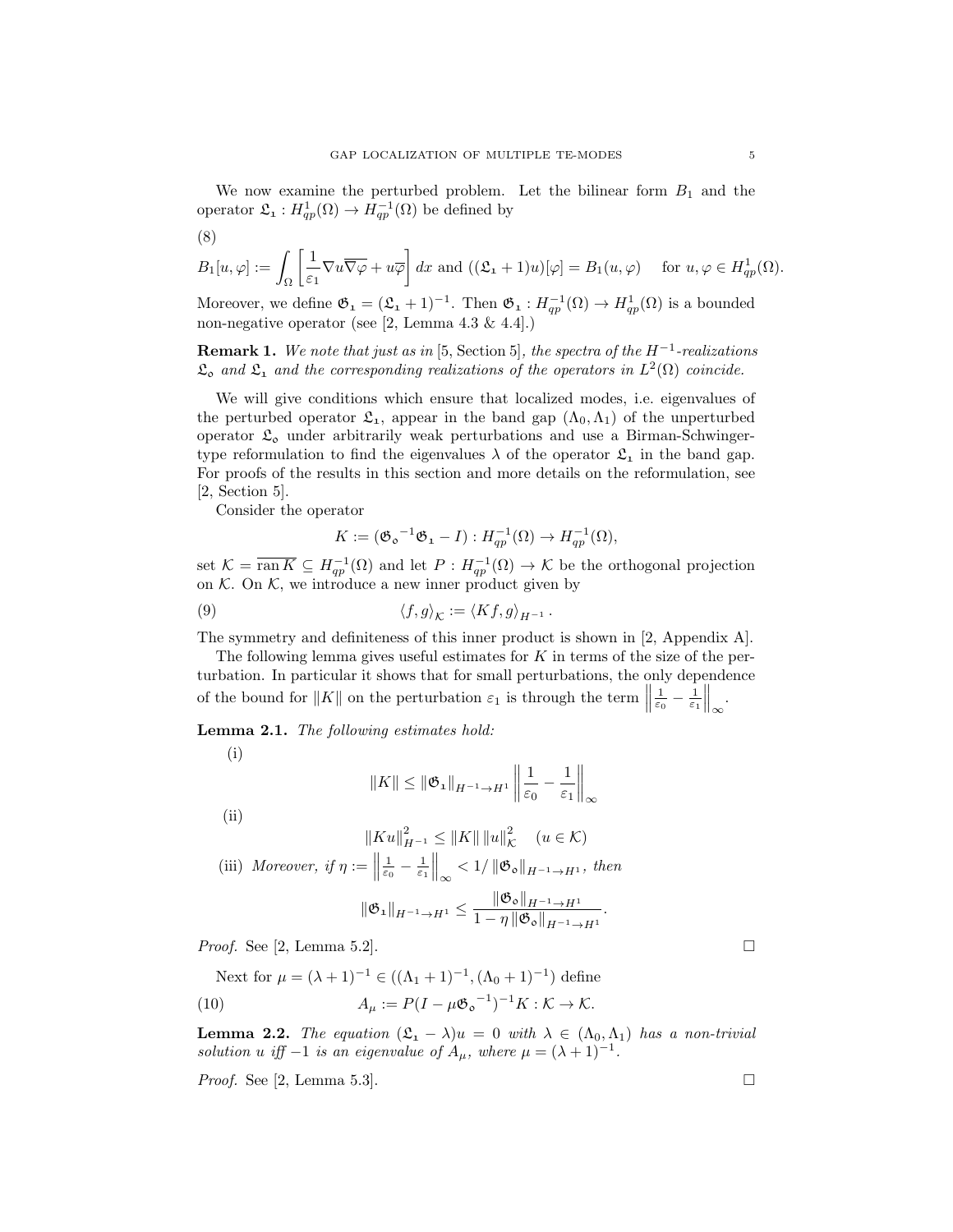To be able to use the variational characterisation of eigenvalues we need the following property of the operator  $A_\mu$ .

**Proposition 2.3.**  $A_{\mu}: \mathcal{K} \to \mathcal{K}$  is a compact, symmetric operator on  $\mathcal{K}$ .

*Proof.* See [2, Proposition 5.7].

3. FLOQUET-BLOCH THEORY IN  $H^{-1}$ 

For our results we will make use of Floquet-Bloch theory in  $H_{qp}^{-1}(\Omega)$ . We introduce the notation and state the results needed here. A fuller account with proofs of some properties of the Floquet-Bloch theory in  $H_{qp}^{-1}$  can be found in [5]. The Brillouin zone in our setting is the interval  $[-\pi, \pi]$ . This corresponds to our periodic cell in  $\hat{y}$ -direction which is the interval [0, 1].

**Definition 2.** For all k in the Brioullin zone  $[-\pi, \pi]$ , we introduce an extension operator  $E_k : L^2((0,1)^2) \to L^2_{loc}(\Omega)$  with

$$
(E_k u)(x, y + p) := e^{ikp} u(x, y)
$$

for all  $(x, y) \in (0, 1)^2$ ,  $p \in \mathbb{Z}$ .

The partial Floquet transform

$$
U: L^{2}(\Omega) \to L^{2}((0,1)^{2} \times [-\pi,\pi])
$$

is defined on functions with compact support by

$$
(Uu)(x,y,k) := \frac{1}{(2\pi)^{1/2}} \sum_{n \in \mathbb{Z}} e^{ikn} u(x, y - n) \quad \text{for } (x, y) \in (0, 1)^2, k \in [-\pi, \pi]
$$

and extended to  $L^2(\Omega)$  by continuity.

 $U$  is an isometric isomorphism and

(11) 
$$
(U^{-1}v)(x,y) = \frac{1}{(2\pi)^{1/2}} \int_{-\pi}^{\pi} (E_k v(\cdot,\cdot,k))(x,y)dk
$$

 $(see [13]).$ 

**Definition 3.** Let  $H_{qp}^{1}((0,1)^{2})$  denote the set of restrictions of functions  $u \in$  $H_{qp}^{1}(\Omega)$  to  $(0,1)^{2}$  endowed with the H<sup>1</sup>-inner product. For all  $k \in [-\pi,\pi]$ , let

$$
\mathcal{H}_k := \{ u \in H_{qp}^1((0,1)^2) : E_k u \in H_{loc}^1(\Omega) \}.
$$

Note that being an element of  $\mathcal{H}_k$  requires a weak form of semi-periodic boundary conditions on the boundary of  $(0,1)^2$ . We denote by  $N_k$  the mapping

 $N_k: \mathcal{H}_0 \to \mathcal{H}_k, \quad (N_k u)(x, y) := e^{iky} u(x, y)$ 

and extend it to a mapping  $\mathcal{H}'_0 \to \mathcal{H}'_k$  between the dual spaces by

$$
N_k u[\varphi] := u[N_k^{-1} \varphi] \text{ for all } u \in \mathcal{H}'_0, \varphi \in \mathcal{H}_k.
$$

Let

$$
\mathcal{H} = \left\{ u \in L^2((0,1)^2 \times [-\pi,\pi]) : \forall' k \in [-\pi,\pi] \mid u(\cdot,\cdot,k) \in \mathcal{H}_k, \right\}
$$
  
*the mapping* 
$$
\left\{ \begin{array}{l} [-\pi,\pi] \to \mathbb{C} \\ k \mapsto \langle N_k^{-1}u(\cdot,\cdot,k), \varphi \rangle_{H^1((0,1)^2)} \end{array} \right\} \text{ is measurable for all } \varphi \in \mathcal{H}_0,
$$
  
*and*  $||u||_{\mathcal{H}} < \infty \right\}$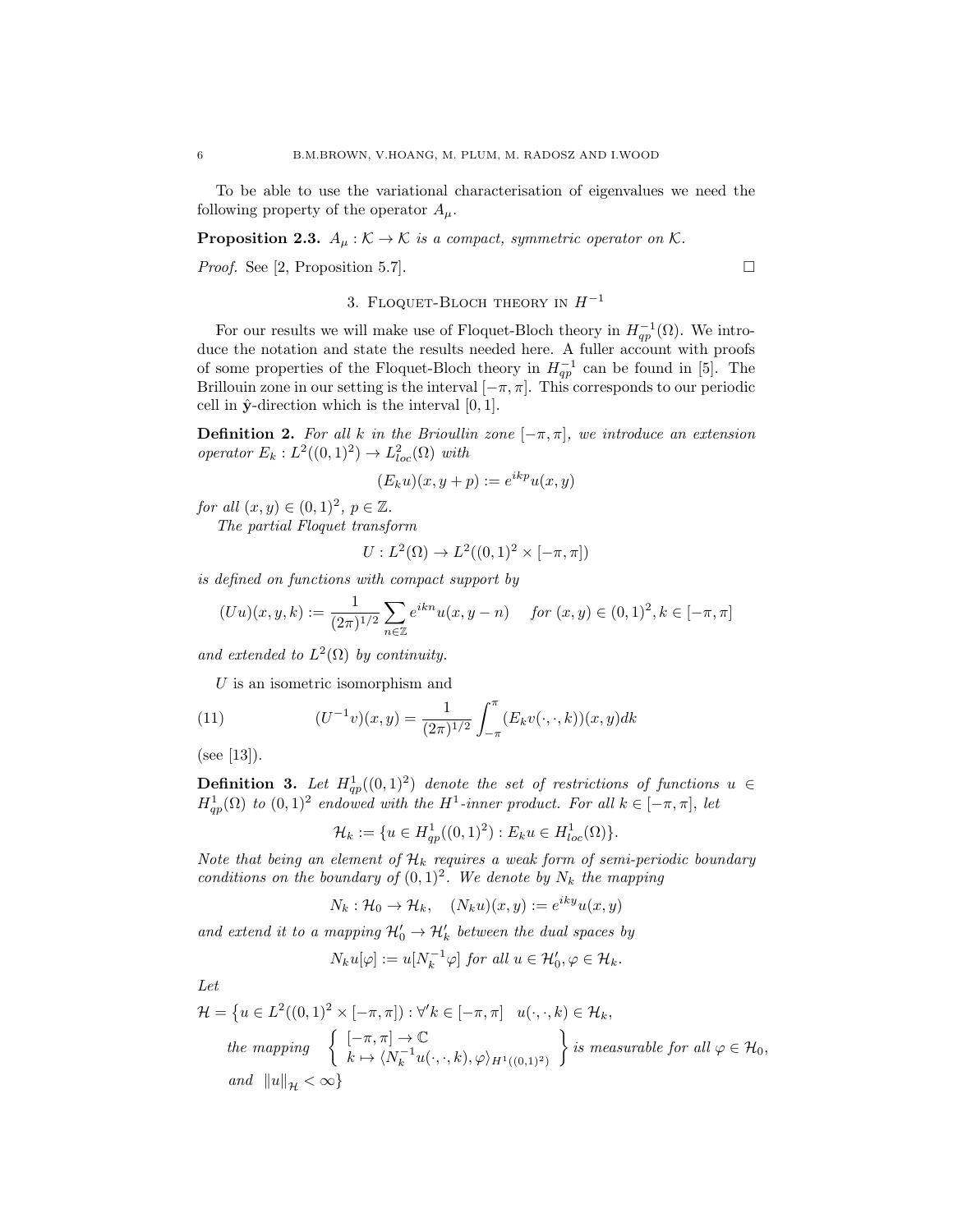where, as usual,  $\forall' k$  means for almost all k and the norm  $\left\| \cdot \right\|_{\mathcal{H}}$  is induced by the inner product

$$
\langle u, v \rangle_{\mathcal{H}} = \int_{-\pi}^{\pi} \langle u(\cdot, \cdot, k), v(\cdot, \cdot, k) \rangle_{H^1((0,1)^2)} dk.
$$

H can be viewed as the space of all functions  $u(x, y, k) = (N_k v(k))(x, y)$  with  $v \in$  $L^2([-\pi,\pi],\mathcal{H}_0).$ 

**Remark 2.** H can also be defined as the direct integral of the  $\mathcal{H}_k$ , which are then regarded as fibers over  $k \in [-\pi, \pi]$  (see e.g. [18]).

By  $\phi_k : \mathcal{H}_k \to \mathcal{H}'_k$  and  $\phi_{\mathcal{H}} : \mathcal{H} \to \mathcal{H}'$  we denote the canonical isometric isomorphisms (defined analogously to (5)).

Analogously to (6), we get

(12) 
$$
\langle u, v \rangle_{\mathcal{H}'_k} = \langle \phi_k^{-1} u, \phi_k^{-1} v \rangle_{\mathcal{H}_k} = \langle u, \phi_k^{-1} v \rangle_{L^2}
$$
 for  $u \in L^2((0, 1)^2), v \in \mathcal{H}'_k$ .

Let V be given by  $V := U|_{H_{qp}^1(\Omega)}$ . For  $u, v \in H_{qp}^1(\Omega)$  we have  $Vu, Vv \in \mathcal{H}$ , and

$$
\int_{-\pi}^{\pi} b_0[Vu(\cdot,\cdot,k), Vv(\cdot,\cdot,k)]dk = B_0[u,v],
$$

where  $b_0$  is defined as  $B_0$  in (4) with the range of integration  $\Omega$  replaced by  $[0,1]^2$  (see [5, Theorem 3.7]). The form  $b_0$  induces the inner product on the space  $H_{qp}^1((0,1)^2)$  as well as on  $\mathcal{H}_k$  giving

(13) 
$$
\langle Vu, Vv \rangle_{\mathcal{H}} = \langle u, v \rangle_{H^1(\Omega)}.
$$

Moreover,  $V: H_{qp}^1(\Omega) \to \mathcal{H}$  is an isometric isomorphism (see [5, Theorem 3.8]), whence also its adjoint  $V^* : \mathcal{H}' \to H_{qp}^{-1}(\Omega)$  is. In particular, H is a Hilbert space. The map

$$
\hat{V} := (V^*)^{-1} : H_{qp}^{-1}(\Omega) \to \mathcal{H}'
$$

is an isometric isomorphism and  $\hat{V}|_{L^2(\Omega)}=U$  (see [5, Lemma 3.9]). For  $k \in [-\pi, \pi]$ , let  $\mathcal{H}_k$  be the domain of the operator  $\tilde{L}_k$  defined in  $\mathcal{H}'_k$  by

$$
L_k: \mathcal{H}_k \subseteq \mathcal{H}'_k \to \mathcal{H}'_k, \quad L_k u = \phi_k u - u.
$$

This means that (cf. (5))

$$
\langle (L_k+1)u, \varphi \rangle = b_0[u, \varphi] \text{ for } u, \varphi \in \mathcal{H}_k.
$$

Note that  $\mathcal{H}_k$  is dense in  $\mathcal{H}'_k$  since  $\mathcal{H}_k$  is dense in  $L^2((0,1)^2)$  and thus, by duality  $L^2((0,1)^2)$  is dense in  $\mathcal{H}'_k$ . Analogously to the case of  $\mathfrak{L}_0$ , the operator  $L_k$  is self-adjoint.  $(L_k + 1)^{-1}$  is compact since it is bounded from  $\mathcal{H}'_k$  to  $\mathcal{H}_k$ , which is compactly embedded in  $\mathcal{H}'_k$ .

It is possible to transform the spectral problem for the operators  $L_k$  which have k-dependent domains to a spectral problem for an operator family where the  $k$ dependence is transferred to the differential expression (see, e.g. [4], for the transformation in a similar situation). This family is analytic of type (A) in the sense of Kato and using [12, Theorem VII.3.9 and Remark VII.3.10], we can obtain sequences of real-valued functions  $\{\lambda_s(k)\}_{s\in\mathbb{N}}$  and eigenfunctions  $\{\varphi_s(k)\}_{s\in\mathbb{N}}$ , normalized in  $\mathcal{H}'_k$ . The functions  $\lambda_s(k)$  and  $\varphi_s(k)$  are all real-analytic functions in the variable k on  $[-\pi, \pi]$  and are such that

(14) 
$$
(L_k + 1)\varphi_s(k) = \lambda_s(k)\varphi_s(k).
$$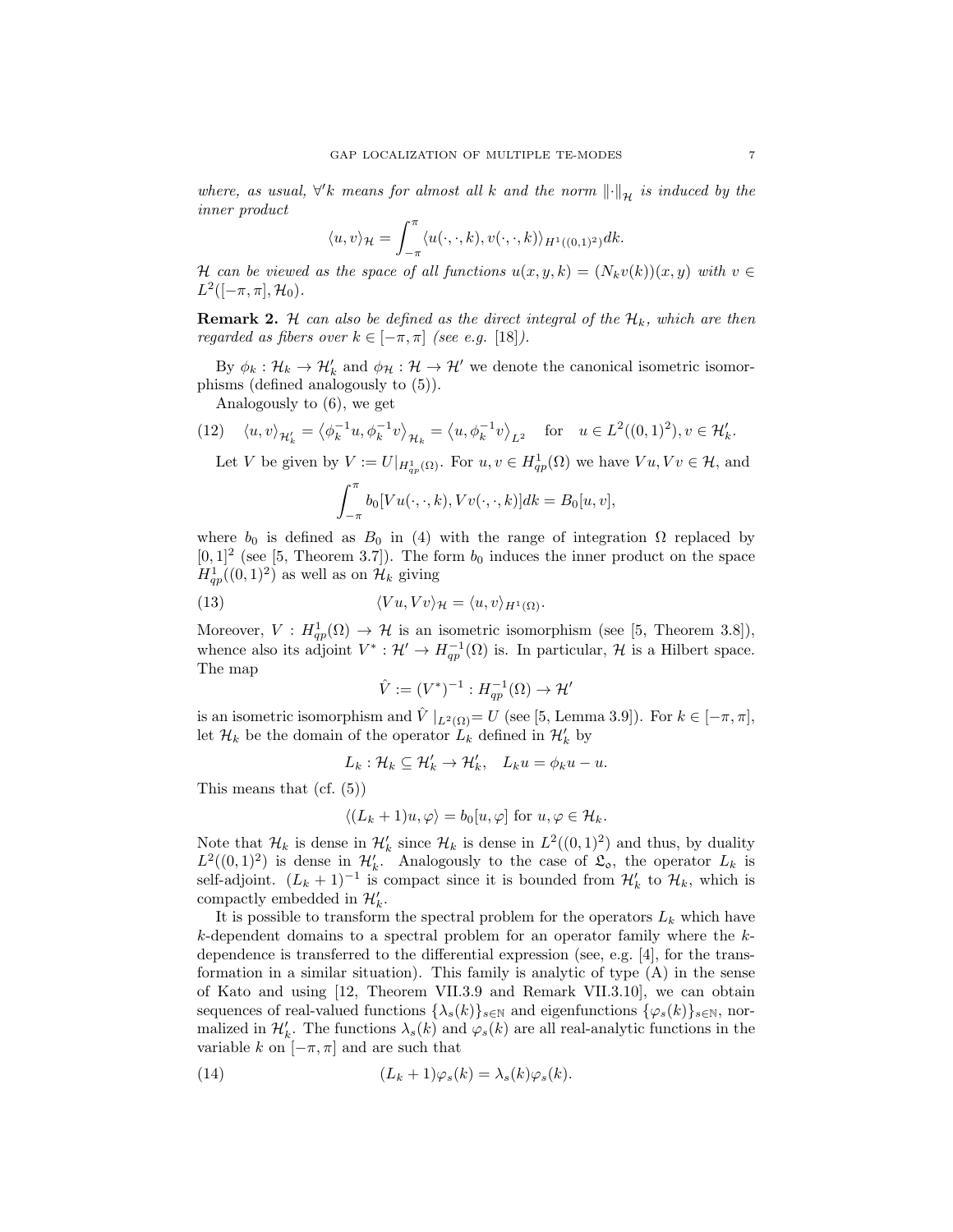We note that the eigenvalues are not necessarily ordered by magnitude. We call the functions  $\lambda_s(k)$  the band functions and  $\varphi_s(k)$  the Bloch functions.

Throughout, we will need to make the following non-degeneracy assumption on the band functions:

**Assumption 2.** The band functions  $\lambda_s$  are not constant as functions of  $k \in [-\pi, \pi]$ .

For notational convenience, we also introduce

$$
\psi_s(\cdot,k):=\frac{1}{\sqrt{\lambda_s(k)+1}}\,\,\varphi_s(\cdot,k).
$$

The set  $\{\psi_s(\cdot,k)\}\)$  forms an orthonormal set in  $L^2((0,1)^2)$ , which is also complete as the set of eigenfunctions of the self-adjoint realisation of the operators in  $L^2((0,1)^2)$ . As a general rule, we will always extend the  $\psi_s(k), \varphi_s(k)$  to the whole of  $\Omega$  in a k-quasiperiodic manner, i.e.

$$
\psi_s(\cdot + m\hat{\mathbf{y}}, k) = e^{ikm}\psi_s(\cdot, k).
$$

In what follows, for  $f \in H^{-1}_{qp}(\Omega)$  we denote by  $(\hat{V}f)_k$  the element of  $\mathcal{H}'_k$ , defined by

(15) 
$$
[(\hat{V}f)_k][\varphi] := \langle (\phi_{\mathcal{H}}^{-1}\hat{V}f)(\cdot,k), \varphi \rangle_{\mathcal{H}_k} \text{ for } \varphi \in \mathcal{H}_k.
$$

**Lemma 3.1.** For almost all  $k \in [-\pi, \pi]$  and  $f \in H_{qp}^{-1}(\Omega)$ 

(16) 
$$
\phi_k^{-1}(\hat{V}f)_k = (\phi_{\mathcal{H}}^{-1}\hat{V}f)(\cdot,k).
$$

*Proof.* Let  $w \in \mathcal{H}_k$ . Then

$$
\langle \phi_k^{-1}(\hat{V}f)_k, w \rangle_{\mathcal{H}_k} = (\hat{V}f)_k[w] = \langle (\phi_{\mathcal{H}}^{-1}\hat{V}f)(\cdot, k), w \rangle_{\mathcal{H}_k},
$$

which proves the identity.  $\Box$ 

Having introduced the required notation, we are now able to state the results on expansions of functions in terms of the Bloch waves needed for this paper. The proofs can be found in Appendix A.

**Proposition 3.2.** (1) 
$$
\sigma(\mathfrak{L}_o) = \overline{\cup_k \sigma(L_k)}
$$
.  
\n(2) For  $f \in H_{qp}^{-1}(\Omega)$  and  $\lambda \notin \sigma(\mathfrak{L}_o)$ ,  
\n(17) 
$$
(V(\mathfrak{L}_o - \lambda)^{-1}f)(x, k) = (L_k - \lambda)^{-1}[(\hat{V}f)_k](x).
$$

$$
f_{\rm{max}}
$$

holds.

(3) For  $g \in H^{-1}_{qp}(\Omega)$  and  $\lambda \notin \sigma(\mathfrak{L}_{\mathfrak{0}})$  the equality

$$
(\mathfrak{L}_{\mathfrak{0}} - \lambda)^{-1} g = \frac{1}{\sqrt{2\pi}} \sum_{s=1}^{\infty} \int_{-\pi}^{\pi} \frac{1}{\lambda_s(k) - \lambda} (\hat{V}g)_k [\psi_s(\cdot, k)] \psi_s(:, k) dk
$$

holds, where the series converges in  $L^2(\Omega)$ .

(4) For 
$$
\mu \in ((\Lambda_1 + 1)^{-1}, (\Lambda_0 + 1)^{-1})
$$
 and  $u \in H_{qp}^{-1}(\Omega)$ ,

$$
\left\langle -\frac{1}{\mu} \left( \mathfrak{L}_{\mathfrak{d}} + 1 - \frac{1}{\mu} \right)^{-1} (K u), Ku \right\rangle_{H^{-1}} \n= \int_{-\pi}^{\pi} \sum_{s=1}^{\infty} \frac{1}{1 - \mu(\lambda_s(k) + 1)} \frac{1}{\lambda_s(k) + 1} \left| \left\langle \psi_s(k), \phi_k^{-1}(\hat{V} K u)_k \right\rangle_{H^1(0,1)^2} \right|^2 dk.
$$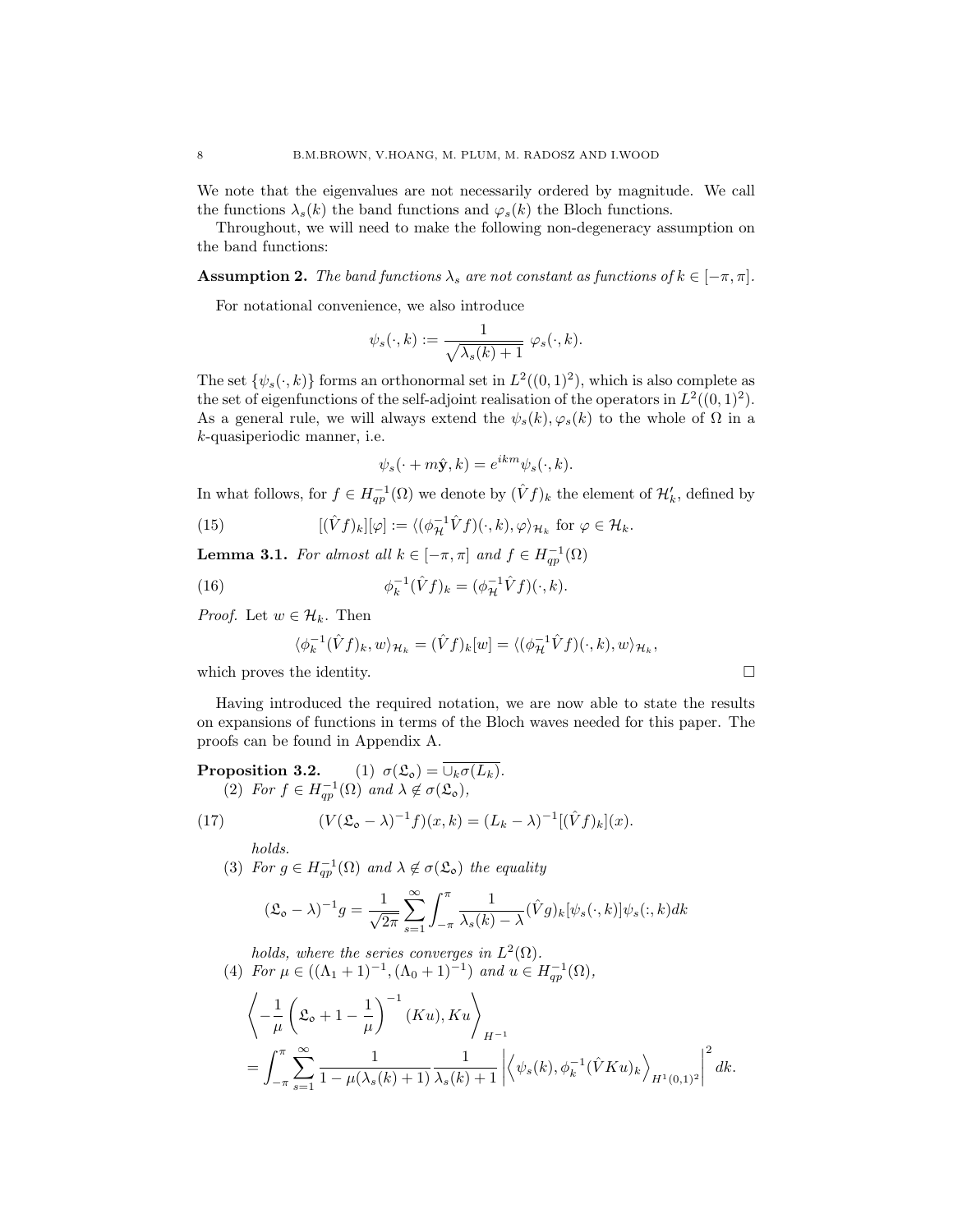(5) For 
$$
f \in H_{qp}^{-1}(\Omega)
$$
,  
\n(18) 
$$
||f||_{H^{-1}}^2 = \frac{1}{\sqrt{2\pi}} \sum_{s=1}^{\infty} \int_{-\pi}^{\pi} \frac{1}{\lambda_s(k) + 1} \left| \left\langle \phi_k^{-1}(\hat{V}f)_k, \psi_s(k) \right\rangle_{H^1((0,1)^2)} \right|^2 dk.
$$

We refer to Figure 2 for an overview of the spaces and mappings discussed here.



Figure 2. Spaces, isomorphisms and key mappings. The symbol  $\int_{[-\pi,\pi]}^{\bigoplus} dk$  indicates the forming of a direct integral of the  $\mathcal{H}_k$ .

#### 4. Preparatory results

Our strategy consists in following  $\kappa_m(\mu)$ , the m-th lowest negative eigenvalue (if it exists) of the operator  $A_{\mu}$ , introduced in (10), as  $\mu$  varies. The following standard variational characterisations (see, for example, [9]) hold:

(19) 
$$
\kappa_m(\mu) = \max_{\text{codim } L = m-1} \inf_{\phi \in L} \frac{\langle \phi, A_\mu \phi \rangle_{\mathcal{K}}}{\langle \phi, \phi \rangle_{\mathcal{K}}} = \min_{\text{dim } L = m} \max_{\phi \in L} \frac{\langle \phi, A_\mu \phi \rangle_{\mathcal{K}}}{\langle \phi, \phi \rangle_{\mathcal{K}}}
$$

where the first max and the min are taken over subspaces  $L$  of  $K$ .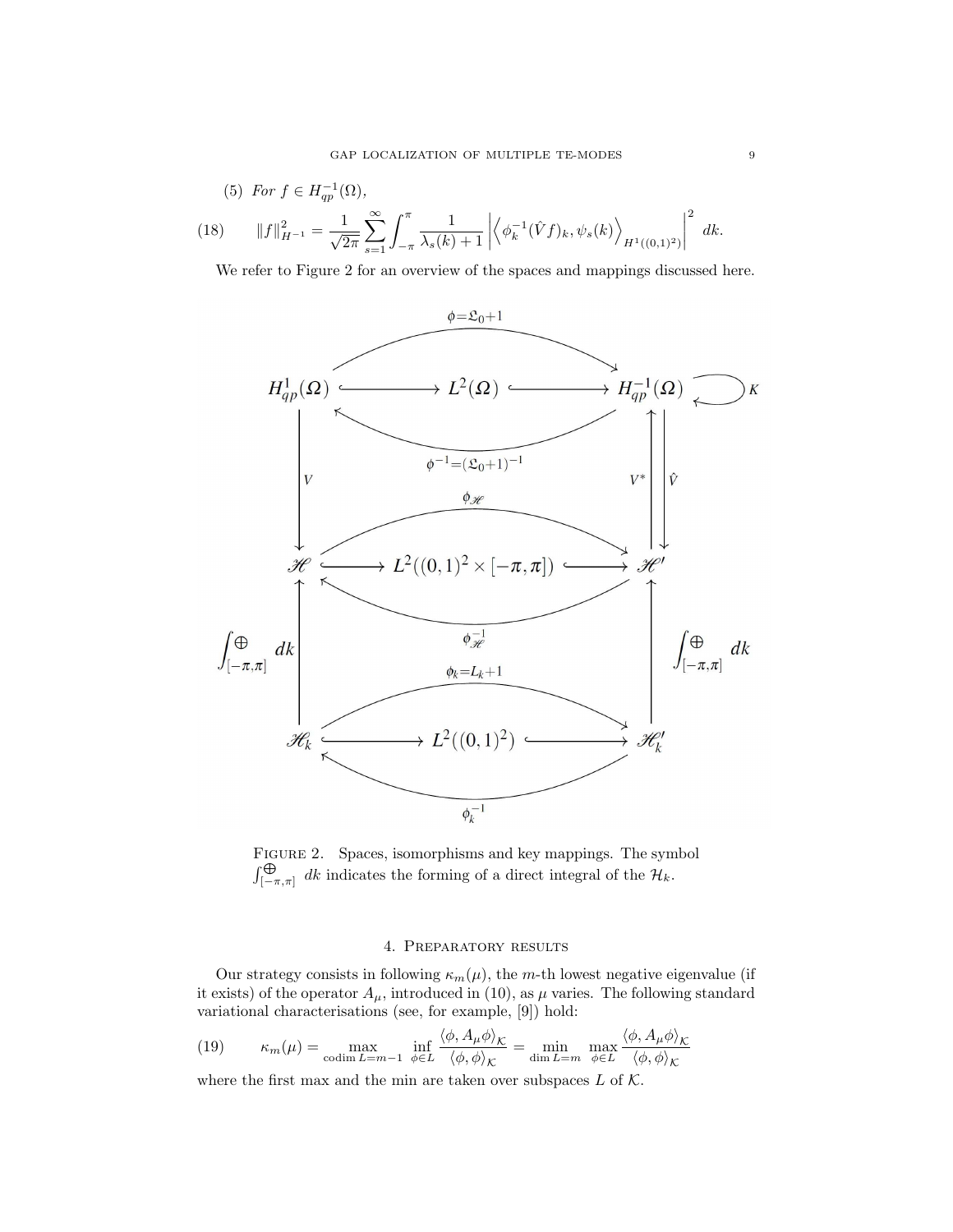**Lemma 4.1.** For  $\mu$  in the spectral gap  $((\Lambda_1 + 1)^{-1}, (\Lambda_0 + 1)^{-1})$ , the mapping  $\mu \mapsto$  $\kappa_m(\mu)$  is continuous and increasing.

The proof is virtually identical to that of Lemma 6.1 in [2] and will be omitted here. We remind the reader that  $\Lambda_1$  is the lowest point of a spectral band and lies at the top edge of a gap. The solutions of the equation  $\lambda_s(k) = \Lambda_1$  will play an important role in our analysis. We first introduce the following sets:

$$
\Sigma = \{(s, k) \in \mathbb{N} \times [-\pi, \pi] : \lambda_s(k) = \Lambda_1\},
$$
  
\n
$$
S_k = \{s \in \mathbb{N} : (s, k) \in \Sigma\},
$$
  
\n
$$
S = \{s \in \mathbb{N} : \text{ there is a } k \text{ with } (s, k) \in \Sigma\} = \bigcup_k S_k.
$$

We will next see that the set  $\Sigma$  is finite. In the following we denote the elements of  $\Sigma$  by  $(s_j, k_j), j = 1, ..., n$  and set  $\psi_j = \psi_{s_j}(k_j)$  and  $\varphi_j = \varphi_{s_j}(k_j)$ .

**Lemma 4.2.** The set  $\Sigma$  is a non-empty finite set. Moreover,  $\lambda_s(k) \to \infty$  as  $s \to \infty$ , uniformly in  $k \in [-\pi, \pi]$ .

*Proof.* We first note the coincidence of the spectra of the  $L^2$  and  $H^{-1}$  realisations (see [5, Section 5]), so it is enough to consider the  $L^2$ -realisation of the operator. The result then follows from [4, Proposition 3.2 and its proof].  $\Box$ 

Corollary 4.3. When the band functions are re-ordered by magnitude there is an  $s_0 \in \mathbb{N}$  such that for all  $s \geq s_0$  and for all  $k \in [-\pi, \pi]$  we have  $\lambda_s(k) \geq \Lambda_1$ , while for all  $s < s_0$  and for all  $k \in [-\pi, \pi]$ ,  $\lambda_s(k) \leq \Lambda_0$  holds.

Proof. The assertion follows from continuity of the band functions, existence of the spectral gap and Lemma 4.2.

**Lemma 4.4.** The set  $\Sigma$  is isolated in the sense that there is  $\eta > 0$  such that for all  $s \notin S$ ,  $|\lambda_s(k) - \Lambda_1| \geq \eta$  for all  $k \in [-\pi, \pi]$ .

Proof. The proof is the same as that of [3, Lemma 3.7], noting that analyticity and non-constancy of the band function in the one-dimensional variable  $k$  are sufficient to avoid Assumption 3.3 in  $|3|$  in the proof.  $\square$ 

Noting that  $\varepsilon_0 - \varepsilon_1$  is compactly supported in  $\Omega$ , for  $\psi \in H^1_{loc}(\Omega)$ , let  $(\mathfrak{L}_{\mathfrak{d}} - \mathfrak{L}_{\mathfrak{d}})\psi$ be the element of  $H_{qp}^{-1}(\Omega)$  defined by

(20) 
$$
[(\mathfrak{L}_{\mathfrak{0}} - \mathfrak{L}_{1})\psi][\varphi] := \int_{\Omega} \left(\frac{1}{\varepsilon_{0}} - \frac{1}{\varepsilon_{1}}\right) \nabla \psi \nabla \overline{\varphi} \text{ for all } \varphi \in H_{qp}^{1}(\Omega).
$$

Moreover, letting  $H_c^1(\Omega)$  denote the functions in  $H_{qp}^1(\Omega)$  with compact support, we define for  $\psi \in H^1_{loc}(\Omega)$ , the element  $\mathfrak{L}_{\mathfrak{d}} \psi$  of  $\left(H^1_c(\Omega)\right)'$  by

(21) 
$$
[\mathfrak{L}_{\mathfrak{0}} \psi][\varphi] := \int_{\Omega} \frac{1}{\varepsilon_0} \nabla \psi \nabla \overline{\varphi} \text{ for all } \varphi \in H_c^1(\Omega).
$$

Define

(22) 
$$
\mathcal{L} = \{u \in \mathcal{K} : \forall j = 1, ..., n. \quad [(\mathfrak{L}_{\mathfrak{d}} - \mathfrak{L}_{\mathfrak{1}})\psi_j][\mathfrak{G}_{\mathfrak{1}}u] = 0\},
$$

where the action is interpreted as in (20).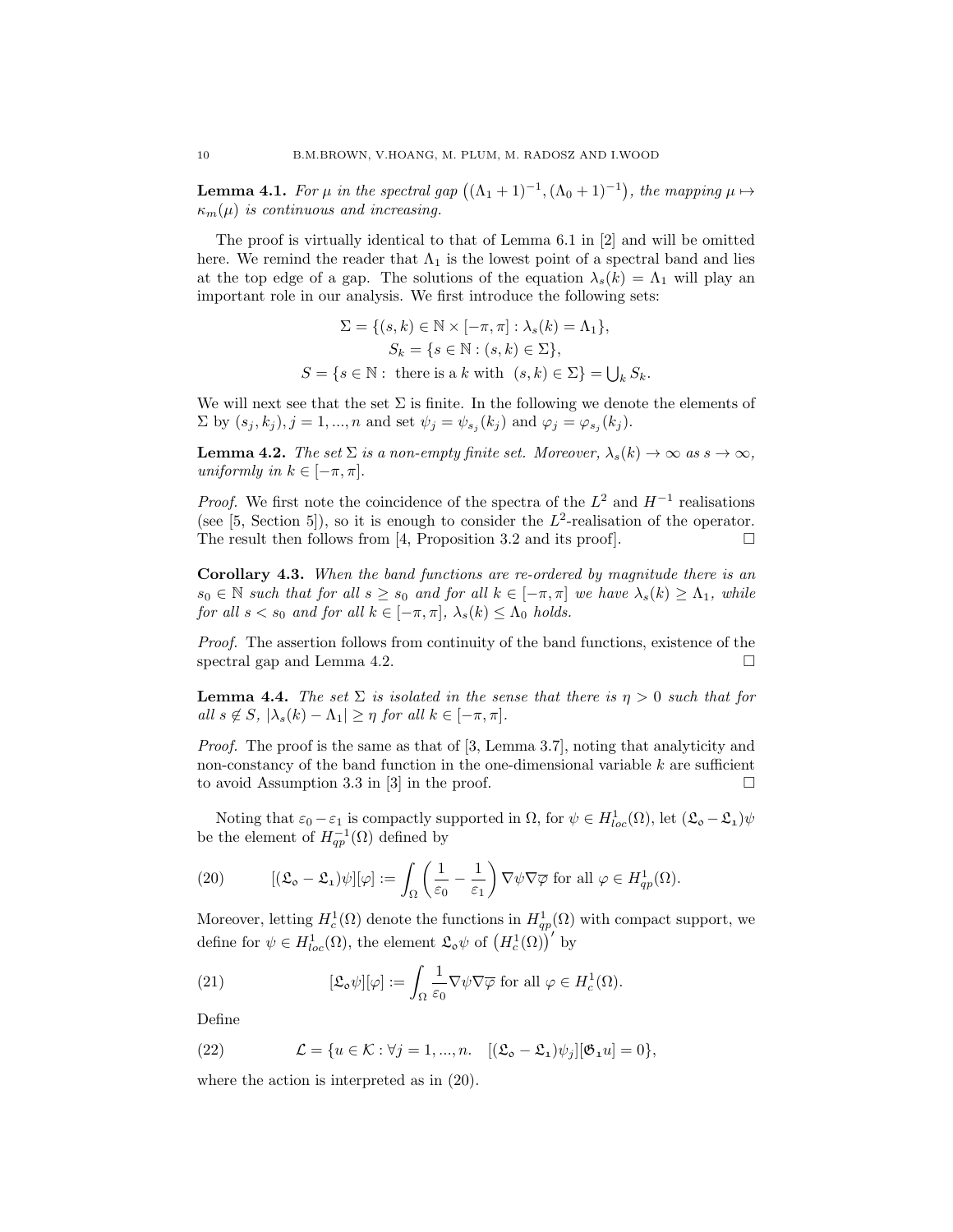**Remark 3.** Observe that the action of Ku on any  $\varphi \in H_{qp}^1$  can be written as

$$
K u[\varphi] = \int_{\Omega} \left( \frac{1}{\varepsilon_0} - \frac{1}{\varepsilon_1} \right) \nabla \mathfrak{G}_1 u \overline{\nabla \varphi}.
$$

Since  $\left(\frac{1}{\varepsilon_0}-\frac{1}{\varepsilon_1}\right)$  has compact support, the action of Ku can be extended to any  $H_{loc}^1$ -function  $\varphi$ . Hence we shall define

$$
K u[\varphi] := \int_{\Omega} \left( \frac{1}{\varepsilon_0} - \frac{1}{\varepsilon_1} \right) \nabla \mathfrak{G}_1 u \overline{\nabla \varphi} \quad (\varphi \in H_{loc}^1).
$$

Then recalling (20) we get

(23) 
$$
K u[\psi_j] = \int \left(\frac{1}{\varepsilon_0} - \frac{1}{\varepsilon_1}\right) \nabla \mathfrak{G}_1 u \overline{\nabla \psi_j} = [(\mathfrak{L}_o - \mathfrak{L}_1)\psi_j][\mathfrak{G}_1 u].
$$

**Lemma 4.5.** The codimension of  $\mathcal L$  satisfies codim  $\mathcal L = n$ .

*Proof.* For  $u \in \mathcal{K}$ ,

$$
[(\mathfrak{L}_{\mathfrak{0}} - \mathfrak{L}_{1})\psi_{j}][\mathfrak{G}_{1}u] = \int_{\Omega} \left(\frac{1}{\varepsilon_{0}} - \frac{1}{\varepsilon_{1}}\right) \nabla \psi_{j} \overline{\nabla \mathfrak{G}_{1}u}.
$$

Let  $\theta \in C^{\infty}(\Omega)$  be compactly supported in the  $\hat{\mathbf{y}}$ -direction with  $\theta = 1$  on  $[0, 1]^2$ . Then

(24) 
$$
\overline{[(\mathfrak{L}_{\mathfrak{0}} - \mathfrak{L}_{1})\psi_{j}][\mathfrak{G}_{1}u]} = \int_{\Omega} \left( \frac{1}{\varepsilon_{0}} - \frac{1}{\varepsilon_{1}} \right) \overline{\nabla(\theta \psi_{j})} \nabla \mathfrak{G}_{1}u
$$

$$
= K u[\theta \psi_{j}] = \langle K u, \phi(\theta \psi_{j}) \rangle_{H^{-1}}
$$

$$
= \langle K u, P\phi(\theta \psi_{j}) \rangle_{H^{-1}} = \langle u, P\phi(\theta \psi_{j}) \rangle_{K}
$$

Hence,  $\mathcal{L} = \text{span}\{P\phi(\theta\psi_j) : j = 1, \dots, n\}^{\perp}$  and we need to show that

$$
\dim(\text{span}\{P\phi(\theta\psi_j):j=1,\ldots,n\})=n.
$$

Assume  $\sum \alpha_j P \phi(\theta \psi_j) = 0$  in K. As K is symmetric and non-negative in  $H^{-1}_{qp}(\Omega)$ , this is equivalent to  $\Psi = \sum \alpha_j \phi(\theta \psi_j) \in \ker K$ . Now,  $K \Psi = 0$  is equivalent to  $\mathfrak{G}_{o}\Psi = \mathfrak{G}_{1}\Psi$ . Let  $v := \mathfrak{G}_{o}\Psi$ . Then  $(\mathfrak{L}_{o} + 1)v = (\mathfrak{L}_{1} + 1)v = \Psi$ , so

$$
0 = ((\mathfrak{L}_{\mathfrak{0}} - \mathfrak{L}_{1})v)[v] = \int \left(\frac{1}{\varepsilon_{0}} - \frac{1}{\varepsilon_{1}}\right) |\nabla v|^{2}
$$

and thus  $\nabla v|_D = 0$  where D is the ball from Assumption 1 (iv). Hence  $\mathfrak{L}_o v|_D =$  $\mathfrak{L}_1 v|_D = 0$  (in the sense that for any  $\varphi \in C_c^{\infty}(D)$  we have  $[\mathfrak{L}_0 v][\varphi] = [\mathfrak{L}_1 v][\varphi] = 0$ ). Moreover,  $v = \phi^{-1} \Psi = \sum \alpha_j \theta \psi_j$ . Therefore, for any  $\varphi \in C_c^{\infty}(D)$ ,

$$
[\mathfrak{L}_{\mathfrak{o}}v][\varphi] = \sum \alpha_j \int_{\Omega} \frac{1}{\varepsilon_0} \nabla(\theta \psi_j) \nabla \overline{\varphi} \n= \sum \alpha_j \int_{D} \frac{1}{\varepsilon_0} \nabla(\theta \psi_j) \nabla \overline{\varphi} \n= \sum \alpha_j \int_{D} \frac{1}{\varepsilon_0} \nabla \psi_j \nabla \overline{\varphi} \n= \sum \alpha_j \int_{\Omega} \frac{1}{\varepsilon_0} \nabla \psi_j \nabla \overline{\varphi} \n= \sum \alpha_j \Lambda_1 \psi_j[\varphi] = \Lambda_1 v[\varphi].
$$

.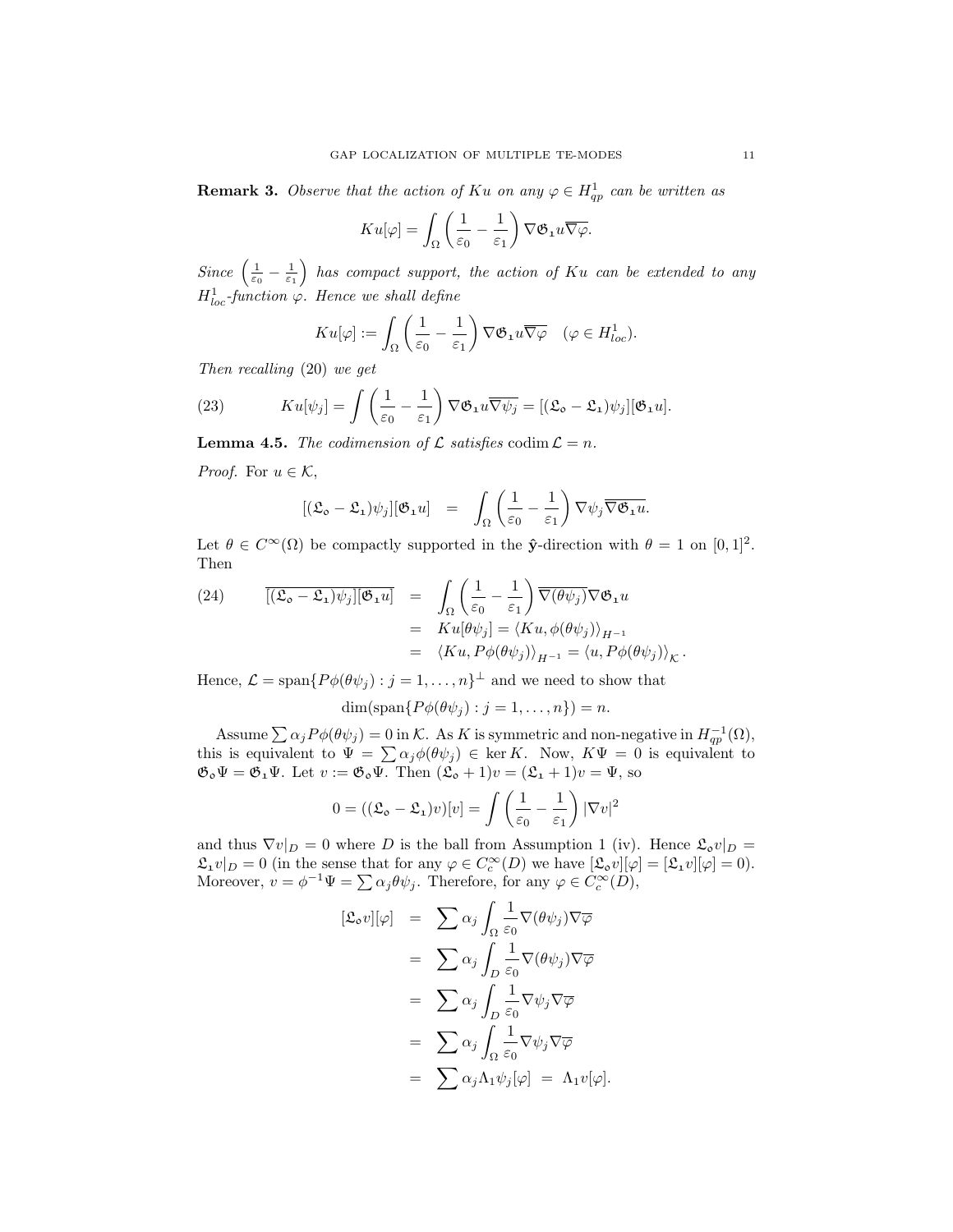So  $\mathfrak{L}_{\mathfrak{O}}v|_D = \Lambda_1v|_D$ , and hence  $v|_D = 0$ . By unique continuation, see [1],  $v = 0$  and as the  $\psi_j$  are linearly independent over D (see [3, Proposition 3.8]), we get  $\alpha_j = 0$ for all  $j$ .

#### 5. Upper bound on the number of eigenvalues

The main result in this section will require the following additional non-degeneracy assumption on the band functions  $\lambda_s(k)$ .

**Assumption 3.** There are  $\alpha > 0$  and  $\delta > 0$  such that for all  $(\hat{s}, \hat{k}) \in \Sigma$  and  $k \in [-\pi, \pi]$  satisfying  $|k - \hat{k}| \leq \delta$ ,

$$
\lambda_{\hat{s}}(k) \ge \Lambda_1 + \alpha |k - \hat{k}|^2
$$

holds.

**Remark 4.** The assumption is true if the zero of  $\lambda_{\hat{s}}(\hat{k}) - \Lambda_1$  is only of order 2. Non-degeneracy assumptions of a similiar form are common in the mathematical and physical literature (see e.g. [15] and references therein) and are believed to be "generically" true. In other words, it is believed that degeneracy of the band function can be removed by a small perturbation of the coefficients of the differential operator.

The next lemma provides a uniform bound on contributions to the Rayleigh quotient away from points in  $\Sigma$ .

**Lemma 5.1.** Let 
$$
\mu \in ((\Lambda_1 + 1)^{-1}, (\Lambda_0 + 1)^{-1})
$$
. If  
(25)  $|1 - \mu(\lambda_s(k) + 1)|^{-1} \le c_1$ 

uniformly for  $(s, k)$  in a set  $\widetilde{S} \times J \subseteq \mathbb{N} \times [-\pi, \pi]$ , then

$$
\left|\sum_{s\in\widetilde{S}}\int_{J}\frac{1}{1-\mu(\lambda_{s}(k)+1)}\frac{1}{\lambda_{s}(k)+1}\left|\left\langle\psi_{s}(k),\phi_{k}^{-1}(\hat{V}Ku)_{k}\right\rangle_{H^{1}(0,1)^{2}}\right|^{2}dk\right| \leq C\left\|\frac{1}{\varepsilon_{0}}-\frac{1}{\varepsilon_{1}}\right\|_{\infty}\|u\|_{K}^{2},
$$

where  $C > 0$  is a constant depending only on  $c_1$ , but not  $\mu$ .

*Proof.* Note that the order of integration over  $J$  and summation over  $s$  can be exchanged by the monotone convergence theorem. We have

$$
\int_{J} \sum_{s \in \widetilde{S}} \frac{1}{1 - \mu(\lambda_s(k) + 1)} \frac{1}{\lambda_s(k) + 1} \left| \left\langle \psi_s(k), \phi_k^{-1}(\hat{V}Ku)_k \right\rangle_{H^1(0,1)^2} \right|^2 dk
$$
  
\n
$$
\geq -C_{\mu} \int_{J} \sum_{s \in \widetilde{S}} \frac{1}{\lambda_s(k) + 1} \left| \left\langle \psi_s(k), \phi_k^{-1}(\hat{V}Ku)_k \right\rangle_{H^1(0,1)^2} \right|^2 dk
$$
  
\n
$$
\geq -C_{\mu} \int_{-\pi}^{\pi} \sum_{s} \frac{1}{\lambda_s(k) + 1} \left| \left\langle \psi_s(k), \phi_k^{-1}(\hat{V}Ku)_k \right\rangle_{H^1(0,1)^2} \right|^2 dk
$$
  
\n
$$
= -C_{\mu} ||Ku||_{H^{-1}}^2 \geq -C_{\mu} \left\| \frac{1}{\varepsilon_0} - \frac{1}{\varepsilon_1} \right\|_{\infty} ||u||_K^2,
$$

where the equality follows from Proposition 3.2 (5) and the final inequality from Lemma 2.1.  $\Box$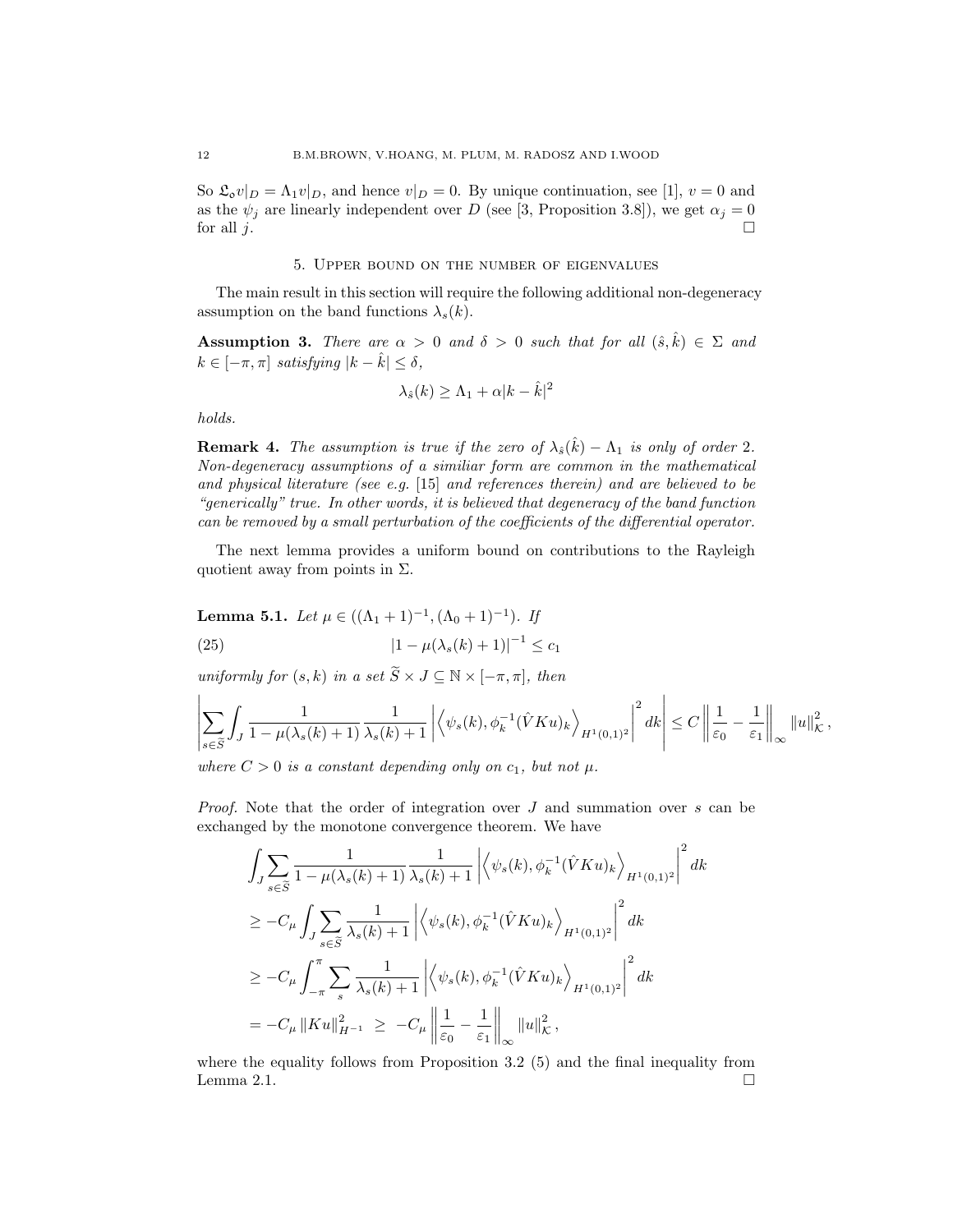Before stating the first main result we introduce an auxilliary function  $f$ , which will play a crucial role in the estimates of the Rayleigh quotient, and prove some identities and estimates involving  $f$ .

For  $\tilde{k}$  such that  $k_j + \tilde{k} \in [-\pi, \pi]$   $(j = 1, ..., n)$  and  $u \in H^{-1}_{qp}(\Omega)$  let

(26) 
$$
f(\tilde{k},u) := \sum_{j=1}^n \sum_{s \in S_{k_j}} \left| \left\langle (\hat{V}Ku)_{k_j + \tilde{k}}, \varphi_s(\cdot, k_j + \tilde{k}) \right\rangle_{H^{-1}([0,1]^2)} \right|^2.
$$

**Lemma 5.2.** The function  $f$  from  $(26)$  can be represented as follows:

$$
f(\tilde{k}2\tilde{u}) = \sum_{j=1}^{n} \sum_{s \in S_{k_j}} \frac{1}{(\lambda_s (k_j + \tilde{k}) + 1)^2} |(\hat{V}Ku)_{k_j + \tilde{k}}[\varphi_s(\cdot, k_j + \tilde{k})]|^2
$$
  
(28) = 
$$
\sum_{j=1}^{n} \sum_{s \in S_{k_j}} \frac{1}{(\lambda_s (k_j + \tilde{k}) + 1)^2} \left| \left\langle \phi_{k_j + \tilde{k}}^{-1} (\hat{V}Ku)_{k_j + \tilde{k}}, \varphi_s(\cdot, k_j + \tilde{k}) \right\rangle_{H^1([0,1]^2)} \right|^2
$$
  

$$
f(\tilde{k}2\tilde{u}) = \frac{1}{\sqrt{2\pi}} \sum_{j=1}^{n} \sum_{s \in S_{k_j}} \frac{1}{(\lambda_s (k_j + \tilde{k}) + 1)^2} \left| Ku[\varphi_s(\cdot, k_j + \tilde{k})] \right|^2,
$$

where the action is considered as an  $H^{-1}((0,1)^2) - H^1((0,1)^2)$ -pairing. Moreover,

$$
(30) \quad f(\tilde{k},u) = \frac{1}{\sqrt{2\pi}} \sum_{j=1}^{n} \sum_{s \in S_{k_j}} \frac{1}{(\lambda_s (k_j + \tilde{k}) + 1)^2} \left| [(\mathfrak{L}_{\mathfrak{0}} - \mathfrak{L}_{\mathfrak{1}}) \varphi_s(\cdot, k_j + \tilde{k})] [\mathfrak{G}_{\mathfrak{1}} u] \right|^2.
$$

Proof. We have

$$
\begin{aligned} (\hat{V}Ku)_{k_j+\tilde{k}}[\varphi_s(k_j+\tilde{k})] &= \left\langle (\hat{V}Ku)_{k_j+\tilde{k}}, \phi_{k_j+\tilde{k}}\varphi_s(k_j+\tilde{k}) \right\rangle_{H^{-1}([0,1]^2)} \\ &= (\lambda_s(k_j+\tilde{k})+1) \left\langle (\hat{V}Ku)_{k_j+\tilde{k}}, \varphi_s(k_j+\tilde{k}) \right\rangle_{H^{-1}([0,1]^2)}, \end{aligned}
$$

which proves (27).

From (15) and Lemma 3.1 it follows that

$$
(\hat{V}Ku)_{k_j+\tilde{k}}[\varphi_s(\cdot,k_j+\tilde{k})] = \left\langle \phi_{k_j+\tilde{k}}^{-1}(\hat{V}Ku)_{k_j+\tilde{k}},\varphi_s(\cdot,k_j+\tilde{k}) \right\rangle_{H^1([0,1]^2)},
$$

so (28) holds.

We next prove (29). In order to make use of the explicit form of the Floquet transform on compactly supported functions, we let  $\Theta_N$  be a cut-off function with  $\Theta_N(y) = \Theta_1(y/N)$  and  $\Theta_1 \in \mathbb{C}_c^{\infty}(\mathbb{R})$  with  $\Theta_1(y) = 1$  for  $|y| \leq 1$  and  $\Theta_1(y) = 0$ for  $|y| \geq 2$ . Applying the Floquet transform V in  $H_{qp}^{1}(\Omega)$  to the function  $\Theta_N(\mathfrak{L}_{\mathfrak{0}} +$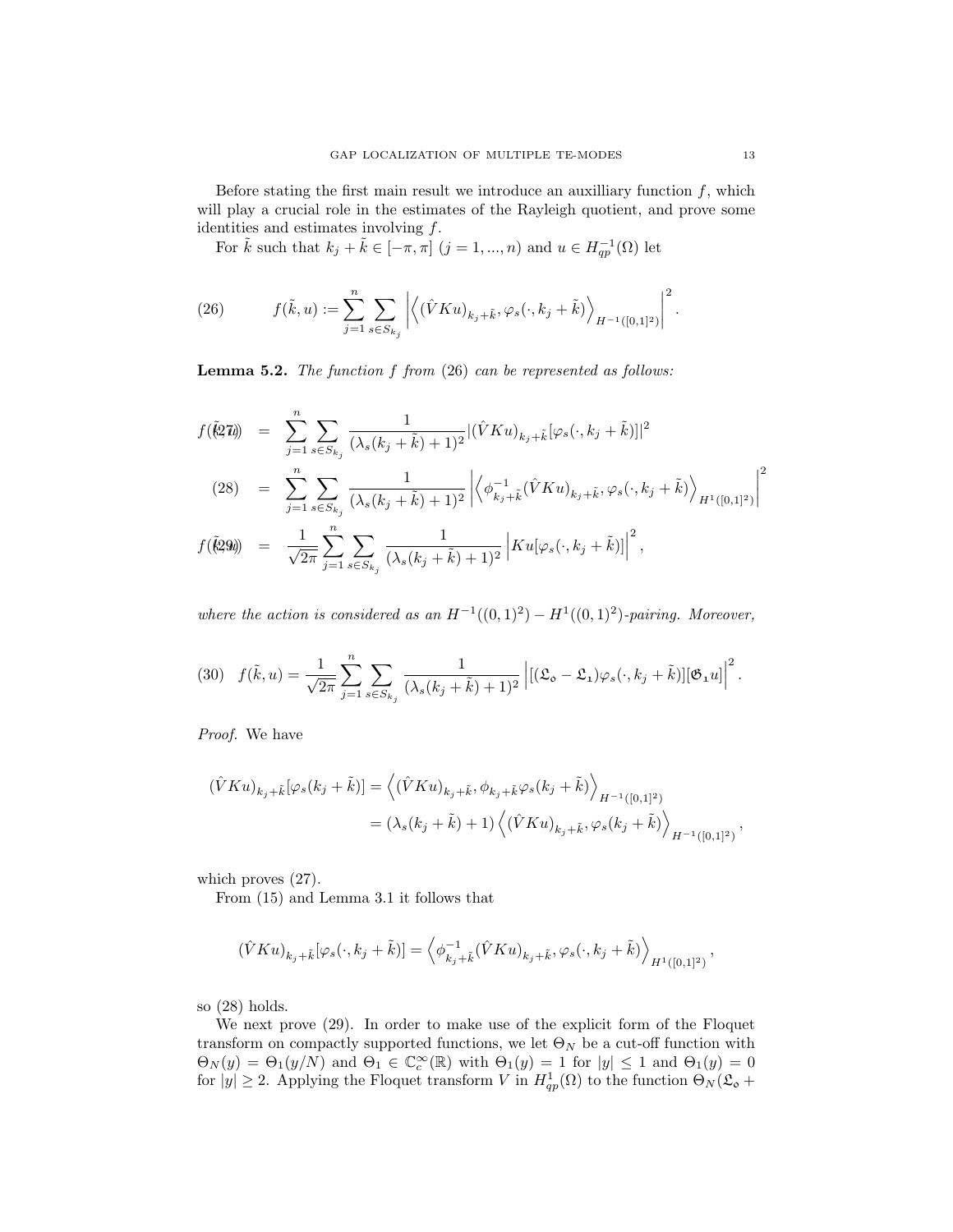$1)^{-1}Ku$  we get

$$
\left\langle V(\Theta_N(\mathfrak{L}_{\mathfrak{O}}+1)^{-1}Ku)(\cdot,k_j+\tilde{k}),\varphi \right\rangle_{H^1((0,1)^2)}
$$
\n
$$
=\frac{1}{\sqrt{2\pi}}\sum_{p\in\mathbb{Z}}e^{i(k_j+\tilde{k})p}\left\langle \Theta_N(\mathfrak{L}_{\mathfrak{O}}+1)^{-1}Ku\left(\cdot-\left(\begin{array}{c}0\\p\end{array}\right)\right),\varphi \right\rangle_{H^1((0,1)^2)}
$$
\n
$$
=\frac{1}{\sqrt{2\pi}}\sum_{p\in\mathbb{Z}}e^{i(k_j+\tilde{k})p}\left\langle \Theta_N(\mathfrak{L}_{\mathfrak{O}}+1)^{-1}Ku,\varphi\left(\cdot+\left(\begin{array}{c}0\\p\end{array}\right)\right)\right\rangle_{H^1((0,1)\times(-p,-p+1))}
$$
\n
$$
=\frac{1}{\sqrt{2\pi}}\sum_{p\in\mathbb{Z}}\left\langle \Theta_N(\mathfrak{L}_{\mathfrak{O}}+1)^{-1}Ku,\varphi\right\rangle_{H^1((0,1)\times(-p,-p+1))}
$$
\n
$$
=\frac{1}{\sqrt{2\pi}}\left\langle \Theta_N(\mathfrak{L}_{\mathfrak{O}}+1)^{-1}Ku,\varphi\right\rangle_{H^1(\Omega)}.
$$

We now argue that in the limit  $N \to \infty$ , we can move  $\Theta_N$  to the other side of the inner product. Observe that

$$
\langle \Theta_N(\mathfrak{L}_o + 1)^{-1} K u, \varphi_s \rangle_{H^1(\Omega)} = \langle \Theta_N(\mathfrak{L}_o + 1)^{-1} K u, \varphi_s \rangle_{L^2} + \langle \varepsilon_0^{-1} \nabla (\Theta_N(\mathfrak{L}_o + 1)^{-1} K u), \nabla \varphi_s \rangle_{L^2}.
$$
  
Clearly, the first term allows moving  $\Theta_N$  to the right and it remains to show that  

$$
\lim_{N \to \infty} \langle \varepsilon_0^{-1} \nabla (\Theta_N(\mathfrak{L}_o + 1)^{-1} K u), \nabla \varphi_s \rangle_{L^2} = \lim_{N \to \infty} \langle \varepsilon_0^{-1} \nabla (\mathfrak{L}_o + 1)^{-1} K u, \nabla (\Theta_N \varphi_s) \rangle_{L^2}.
$$

Therefore, it suffices to show that

$$
\lim_{N \to \infty} \left\langle \varepsilon_0^{-1} \nabla (\Theta_N) (\mathfrak{L}_\mathfrak{d} + 1)^{-1} K u, \nabla \varphi_s \right\rangle_{L^2} = \lim_{N \to \infty} \left\langle \varepsilon_0^{-1} \nabla (\mathfrak{L}_\mathfrak{d} + 1)^{-1} K u, \nabla (\Theta_N) \varphi_s \right\rangle_{L^2}
$$

and we will see that both limits vanish. Now,

$$
\langle \varepsilon_0^{-1} (\mathfrak{L}_\mathfrak{o} + 1)^{-1} K u, (\nabla \Theta_N) \nabla \varphi_s \rangle_{L^2(\Omega)} \leq \| \varepsilon_0^{-1} (\mathfrak{L}_\mathfrak{o} + 1)^{-1} K u \|_{L^2(\Omega)} \| (\nabla \Theta_N) \nabla \varphi_s \|_{L^2(\Omega)}
$$
  

$$
\leq \| \varepsilon_0^{-1} (\mathfrak{L}_\mathfrak{o} + 1)^{-1} K u \|_{L^2(\Omega)} \frac{C}{\sqrt{N}} \| \nabla \varphi_s \|_{L^2((0,1)^2)},
$$

as

$$
\left\|(\nabla \Theta_N) \nabla \varphi_s\right\|_{L^2(\Omega)}^2 = \int_{\mathrm{supp}(\nabla \Theta_N)} |\nabla \Theta_N|^2 |\nabla \varphi_s|^2 \leq \frac{C}{N^2} N \left\|\nabla \varphi_s\right\|_{L^2((0,1)^2)}^2.
$$

The other term can be estimated in a similar manner.

Using (15), Lemma 3.1 and (17),

$$
\begin{array}{rcl}\n(\hat{V}Ku)_{k_j+\tilde{k}}[\varphi] & = & \langle (\phi_{\mathcal{H}}^{-1}\hat{V}f)(\cdot,k),\varphi \rangle_{H^1} \\
 & = & \langle (\phi_{k_j+\tilde{k}}^{-1}(\hat{V}Ku)_{k_j+\tilde{k}},\varphi \rangle_{H^1} \\
 & = & \left\langle (V(\mathfrak{L}_{\mathfrak{0}}+1)^{-1}Ku)(\cdot,k_j+\tilde{k}),\varphi \right\rangle_{H^1},\n\end{array}
$$

which implies that

$$
\begin{array}{rcl}\n(\hat{V}Ku)_{k_j+\tilde{k}}[\varphi] & = & \frac{1}{\sqrt{2\pi}} \lim_{N \to \infty} \left\langle (\mathfrak{L}_{\mathfrak{0}} + 1)^{-1}Ku, \Theta_N \varphi \right\rangle_{H^1(\Omega)} \\
& = & \frac{1}{\sqrt{2\pi}} \lim_{N \to \infty} Ku[\Theta_N \varphi_s] = \frac{1}{\sqrt{2\pi}} Ku[\varphi_s],\n\end{array}
$$

where the last equality follows from compactness of the support of  $Ku$ . Equation (29) now follows from (28). To obtain (30), we use Remark 3.  $\square$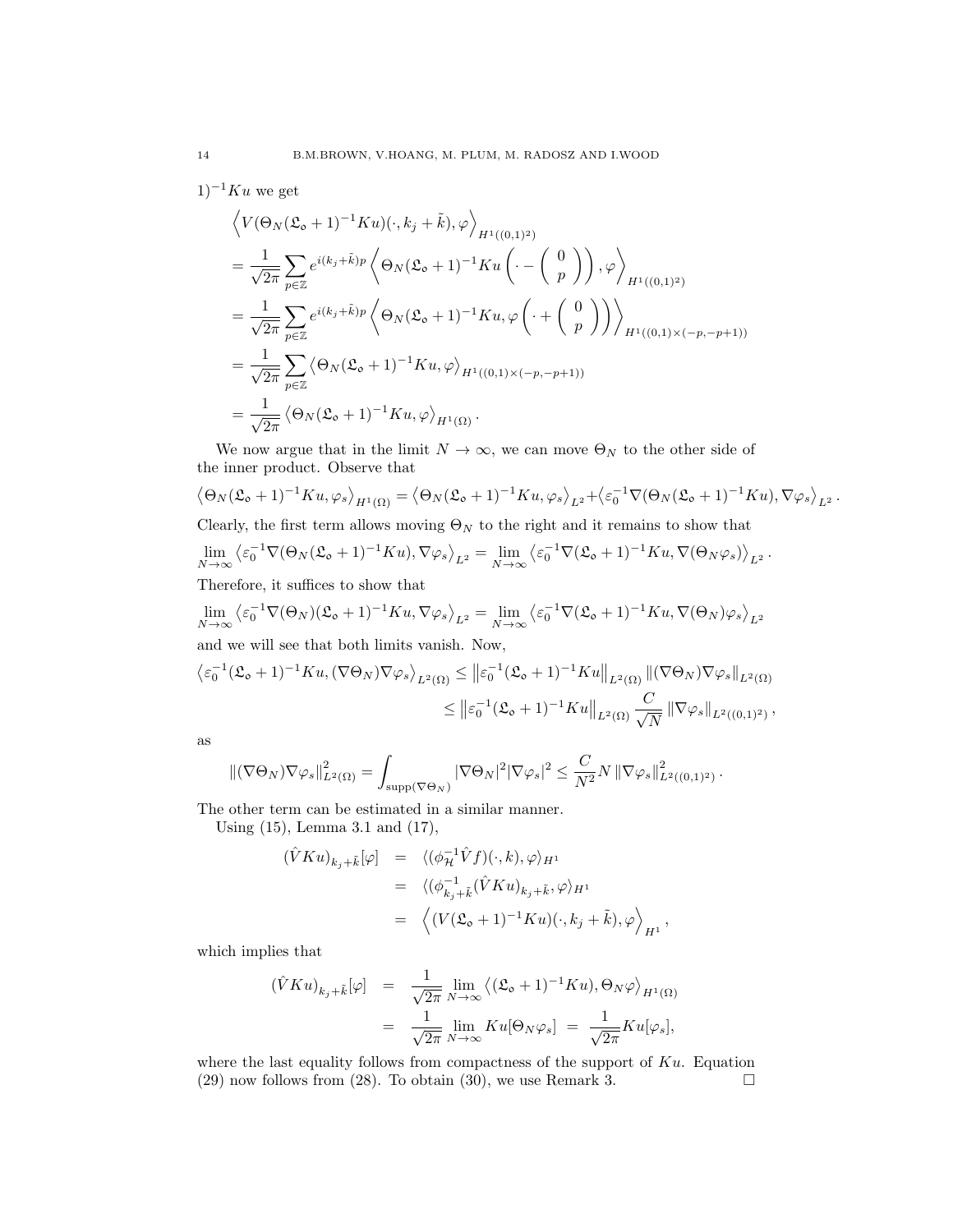**Lemma 5.3.** Let  $\mathcal{L}$  be the space defined in (22). For  $u \in \mathcal{L}$  the function  $f(\tilde{k}, u)$ satisfies the estimate

$$
|f(\tilde{k},u)| \leq C|\tilde{k}|^2 \left\| \frac{1}{\varepsilon_0} - \frac{1}{\varepsilon_1} \right\|_{\infty} \|u\|_{\mathcal{K}}^2.
$$

Proof. We use (29). First note the following:

$$
\frac{Ku[\varphi_s(\cdot,k_j+\tilde{k})]}{\lambda_s(k_j+\tilde{k})+1} = \frac{\langle Ku,(L_{k_j+\tilde{k}}+1)\varphi_s(\cdot,k_j+\tilde{k})\rangle_{H^{-1}((0,1)^2)}}{(\lambda_s(k_j+\tilde{k})+1)} = \langle Ku,\varphi_s(\cdot,k_j+\tilde{k})\rangle_{H^{-1}((0,1)^2)}.
$$

In particular, using (23), for  $u \in \mathcal{L}$  we obtain

$$
\frac{1}{(\lambda_s(k_j+\tilde{k})+1)}Ku[\varphi_s(\cdot,k_j+\tilde{k})] = \left\langle Ku, \varphi_s(\cdot,k_j+\tilde{k}) - \varphi_s(\cdot,k_j) \right\rangle_{H^{-1}((0,1)^2)}.
$$

As the  $\varphi_s$  depend analytically on  $k$ ,

$$
\left\|\varphi_s(\cdot,k_j+\tilde{k})-\varphi_s(\cdot,k_j)\right\|_{H^{-1}((0,1)^2)}\leq C|\tilde{k}|,
$$

and we get for  $u \in \mathcal{L}$  that

$$
|f(\tilde{k},u)| \leq C|\tilde{k}|^2 ||Ku||^2_{H^{-1}((0,1)^2)} \leq C|\tilde{k}|^2 \left\| \frac{1}{\varepsilon_0} - \frac{1}{\varepsilon_1} \right\|_{\infty} ||u||^2_{\mathcal{K}},
$$

completing the proof.

**Lemma 5.4.** There exists  $C > 0$  such that  $f(0, u) \ge C ||u||^2_K$  for all  $u \in L^{\perp}$ span $\{P\phi(\theta\psi_j): j=1...n\}$ , where  $\theta \in C^{\infty}(\Omega)$  is any function compactly supported in the  $\hat{\mathbf{y}}$ -direction with  $\theta = 1$  on  $[0, 1]^2$ .

*Proof.* Using  $(30)$  and  $(24)$ , we have

$$
f(0, u) = \frac{1}{\sqrt{2\pi}} \sum_{j=1}^{n} \sum_{s \in S_{k_j}} \frac{1}{(\Lambda_1 + 1)^2} \left| [(\mathfrak{L}_{\mathfrak{d}} - \mathfrak{L}_{\mathfrak{1}}) \varphi_s(\cdot, k_j)] [\mathfrak{G}_{\mathfrak{1}} u] \right|^2
$$
  

$$
= \frac{1}{\sqrt{2\pi}} \sum_{j=1}^{n} \frac{1}{\Lambda_1 + 1} \left| \langle u, P\phi(\theta \psi_j) \rangle_{\mathcal{K}} \right|^2.
$$

Now let  $u = \sum_{\mu=1}^n \alpha_{\mu} P \phi(\theta \Psi_{\mu})$  and set  $\theta_{\mu} = P \phi(\theta \Psi_{\mu})$ . Then

$$
f(0, u) = \frac{1}{\sqrt{2\pi}(\Lambda_1 + 1)} \sum_j \sum_{\mu,\nu} \alpha_{\mu} \overline{\alpha_{\nu}} \langle \theta_{\mu}, \theta_j \rangle_{\mathcal{K}} \langle \theta_j, \theta_{\nu} \rangle_{\mathcal{K}} = \frac{\alpha^* G \alpha}{\sqrt{2\pi}(\Lambda_1 + 1)} \geq \frac{\lambda_{min}(G) ||\alpha||^2}{\sqrt{2\pi}(\Lambda_1 + 1)},
$$

where G is an  $n \times n$ -matrix with entries

$$
G_{\mu,\nu} = \sum_j \langle \theta_\mu, \theta_j \rangle_{\mathcal{K}} \langle \theta_j, \theta_\nu \rangle_{\mathcal{K}}.
$$

Then  $G = \tilde{G}^2$  where  $\tilde{G}_{\gamma,\beta} = \langle \theta_{\gamma}, \theta_{\beta} \rangle_{\mathcal{K}}$ . By the proof of Lemma 4.5, the set  $\{\theta_j :$  $j = 1, ..., n$  is linearly independent, so  $\tilde{G}$  is a positive definite Hermitian matrix and also its square  $G$  is.

Now,

$$
||u||_{\mathcal{K}}^{2} = \langle Ku, u \rangle_{H^{-1}} = \sum_{i,j} \alpha_{i} \overline{\alpha_{j}} \langle K\theta_{i}, \theta_{j} \rangle_{H^{-1}} = \sum_{i,j} \alpha_{i} \overline{\alpha_{j}} \langle \theta_{i}, \theta_{j} \rangle_{\mathcal{K}} = \alpha^{*} \widetilde{G} \alpha \leq \lambda_{max}(\widetilde{G}) ||\alpha||^{2}.
$$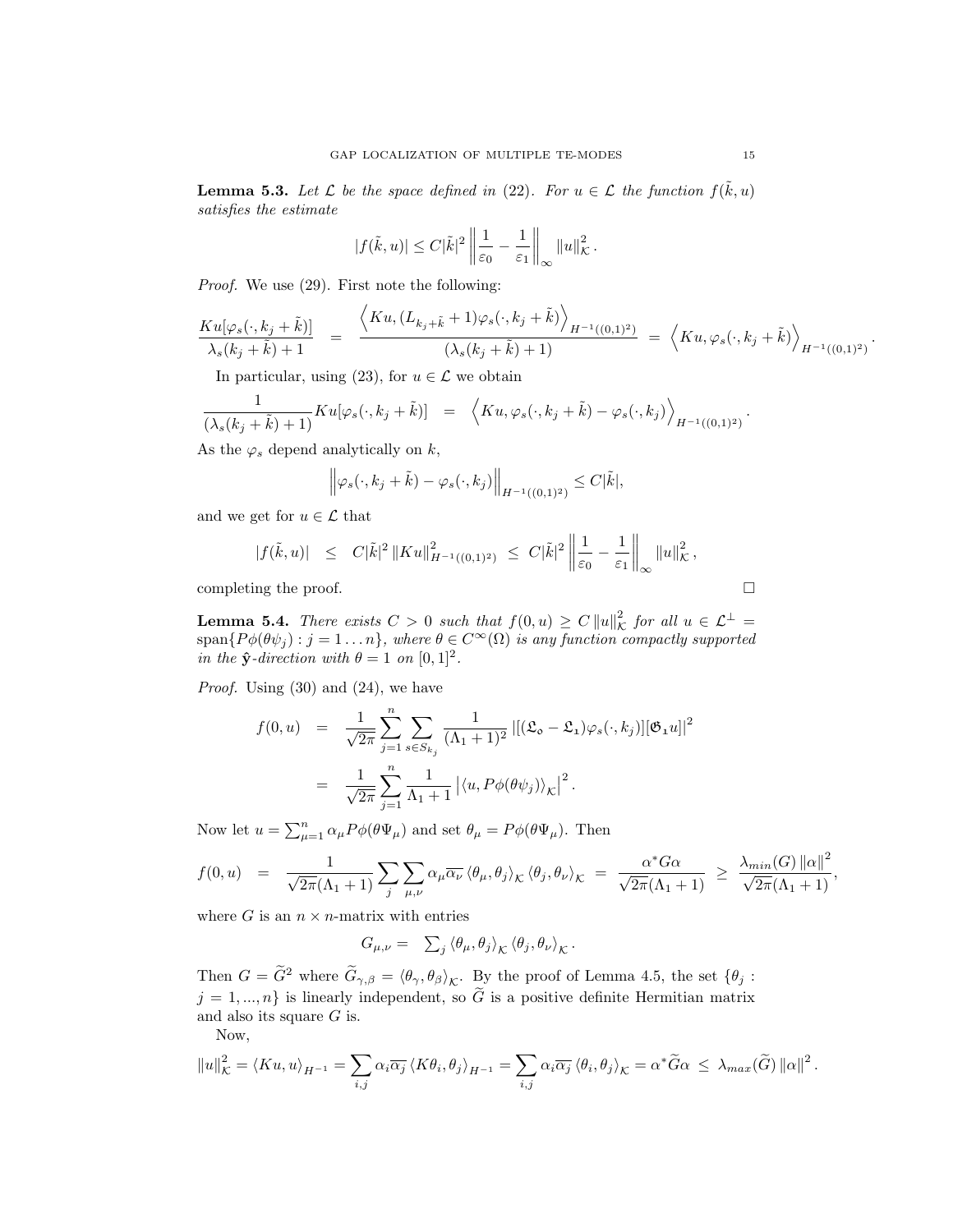Thus,

$$
f(0, u) \ge \frac{1}{\sqrt{2\pi}(\Lambda_1 + 1)} \frac{\lambda_{min}(G)}{\lambda_{max}(\widetilde{G})} ||u||^2_{\mathcal{K}}.
$$

 $\Box$ 

We now state the main result of this section.

**Theorem 5.5.** Let Assumptions 1, 2 and 3 hold. Then there exists  $c > 0$  such that if  $\parallel$  $\frac{1}{\varepsilon_0} - \frac{1}{\varepsilon_1} \Big|_{\infty} < c$ , then the operator  $\mathfrak{L}_1$  has at most  $n = |\Sigma|$  eigenvalues in the spectral gap  $(\Lambda_0, \Lambda_1)$  of the operator  $\mathfrak{L}_{\mathfrak{0}}$ .

*Proof.* We start by noting an equality for the Rayleigh quotient. Let  $u \in \mathcal{K}$ . Then by using proposition 3.2 (4),

$$
\langle A_{\mu} \psi \rangle_{\mathcal{K}} = \int_{-\pi}^{\pi} \sum_{s=1}^{\infty} \frac{1}{1 - \mu(\lambda_s(k) + 1)} \frac{1}{\lambda_s(k) + 1} \left| \left\langle \psi_s(k), \phi_k^{-1}(\hat{V}Ku)_k \right\rangle_{H^1(0,1)^2} \right|^2 dk
$$
  
for  $\mu \in ((\Lambda_1 + 1)^{-1}, (\Lambda_0 + 1)^{-1}).$ 

By continuity of the band function  $\lambda_s$  we have, for each  $s \in \mathbb{N}$ , either  $\lambda_s(k) \leq \Lambda_0$ for all  $k \in [-\pi, \pi]$  or  $\lambda_s(k) \geq \Lambda_1$  for all  $k \in [-\pi, \pi]$ . In the first case,  $1/[(1 \mu(\lambda_s(k)+1)(\lambda_s(k)+1)] \geq 0$  while in the second case, we have the reverse inequality. Therefore, with  $s_0$  as in Corollary 4.3,

$$
\langle A_{\mu}u, u \rangle_{\mathcal{K}} \text{ (32)} \quad \int_{-\pi}^{\pi} \sum_{s \ge s_0} \frac{1}{1 - \mu(\lambda_s(k) + 1)} \frac{1}{\lambda_s(k) + 1} \left| \left\langle \psi_s(k), \phi_k^{-1}(\hat{V}Ku)_k \right\rangle_{H^1(0,1)^2} \right|^2 dk
$$
  
\n
$$
= \quad \int_{-\pi}^{\pi} \sum_{s \in S} \frac{1}{1 - \mu(\lambda_s(k) + 1)} \frac{1}{\lambda_s(k) + 1} \left| \left\langle \psi_s(k), \phi_k^{-1}(\hat{V}Ku)_k \right\rangle_{H^1(0,1)^2} \right|^2 dk
$$
  
\n
$$
+ \int_{-\pi}^{\pi} \sum_{s \ge s_0, s \notin S} \frac{1}{1 - \mu(\lambda_s(k) + 1)} \frac{1}{\lambda_s(k) + 1} \left| \left\langle \psi_s(k), \phi_k^{-1}(\hat{V}Ku)_k \right\rangle_{H^1(0,1)^2} \right|^2 dk.
$$

We first consider the second sum. By Lemma 4.4 and Lemma 5.1, it can be bounded below by

(33) 
$$
-C\left\|\frac{1}{\varepsilon_0}-\frac{1}{\varepsilon_1}\right\|_{\infty}\|u\|_{\mathcal{K}}^2.
$$

Now, we turn our attention to the first sum. We remind the reader that the set  $\Sigma$  consists of the elements  $(s_j, k_j)$  with  $j = 1, \ldots, n$ . We split the domain of integration into balls of radius  $\delta$  around the points  $k_j$  and the complement of the union of these balls in  $[-\pi, \pi]$ , where  $\delta$  is chosen as in Assumption 3. Then

$$
\int_{-\pi}^{\pi} \sum_{s \in S} \frac{1}{1 - \mu(\lambda_s(k) + 1)} \frac{1}{\lambda_s(k) + 1} \left| \left\langle \psi_s(k), \phi_k^{-1}(\hat{V}Ku)_k \right\rangle_{H^1(0,1)^2} \right|^2 dk
$$
  
\n
$$
= \sum_{s \in S} \left[ \sum_{\substack{s=1 \ s_j=s}}^n \int_{B_\delta(k_j)} \frac{1}{1 - \mu(\lambda_s(k) + 1)} \frac{1}{\lambda_s(k) + 1} \left| \left\langle \psi_s(k), \phi_k^{-1}(\hat{V}Ku)_k \right\rangle_{H^1(0,1)^2} \right|^2 dk + \int_{R_s} \frac{1}{1 - \mu(\lambda_s(k) + 1)} \frac{1}{\lambda_s(k) + 1} \left| \left\langle \psi_s(k), \phi_k^{-1}(\hat{V}Ku)_k \right\rangle_{H^1(0,1)^2} \right|^2 dk \right]
$$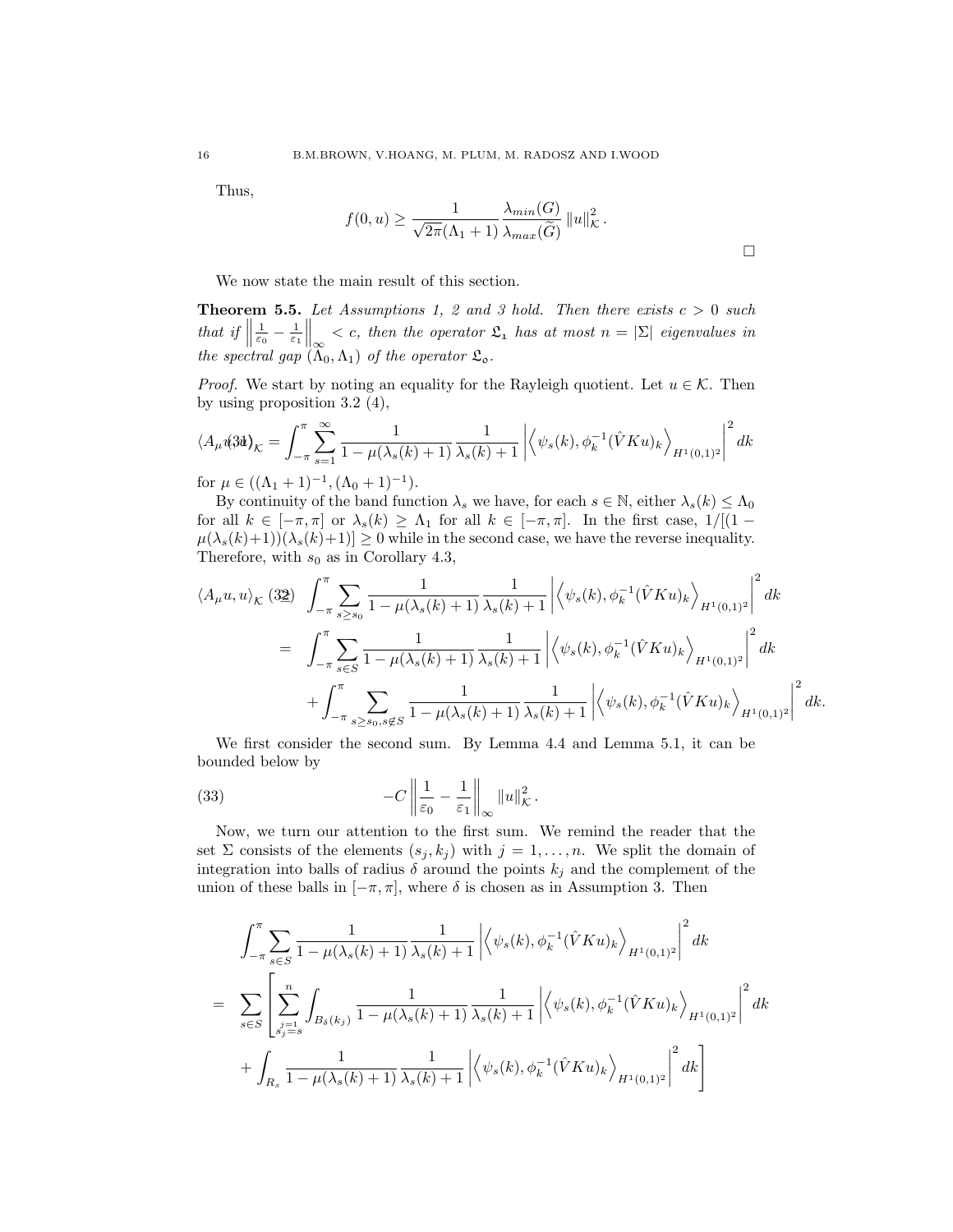where  $R_s := [-\pi, \pi] \setminus \bigcup_{\substack{j=1 \ j \neq s}}^n B_\delta(k_j)$ . On  $R_s$  we again use that  $(1 - \mu(\lambda_s(k) + 1))^{-1}$ is uniformly bounded (with respect to  $s$  and  $k$ ), since the continuous function  $\lambda_s(\cdot) - \Lambda_1$  is positive and therefore positively bounded away from 0 on the compact set  $R_s$ . Using Lemma 5.1 again, the sum of the last integrals can be bounded below by (33).

It remains to estimate the sum of the integrals over  $B_{\delta}(k_j)$ . Exchanging the order of the sums which can only add negative terms (if  $s \in S_{k_j}$  for several j) and then shifting the integration variable yields

$$
\sum_{s \in S} \sum_{\substack{j=1 \ j \neq s}}^{n} \int_{B_{\delta}(k_{j})} \frac{1}{(1 - \mu(\lambda_{s}(k) + 1))(\lambda_{s}(k) + 1)} \left| \left\langle \psi_{s}(k), \phi_{k}^{-1}(\hat{V}Ku)_{k} \right\rangle_{H^{1}(0,1)^{2}} \right|^{2} dk
$$
\n
$$
\geq \sum_{j=1}^{n} \sum_{s \in S_{k_{j}}} \int_{B_{\delta}(k_{j})} \frac{1}{(1 - \mu(\lambda_{s}(k) + 1))(\lambda_{s}(k) + 1)} \left| \left\langle \psi_{s}(k), \phi_{k}^{-1}(\hat{V}Ku)_{k} \right\rangle_{H^{1}(0,1)^{2}} \right|^{2} dk
$$
\n
$$
= \sum_{j=1}^{n} \sum_{s \in S_{k_{j}}} \int_{B_{\delta}(0)} \frac{1}{(1 - \mu(\lambda_{s}(k_{j} + \tilde{k}) + 1))(\lambda_{s}(k_{j} + \tilde{k}) + 1)} \left| \left\langle \psi_{s}(k_{j} + \tilde{k}), \phi_{k_{j} + \tilde{k}}^{-1}(\hat{V}Ku(k_{j} + \tilde{k})) \right\rangle_{H^{1}(0,1)^{2}} \right|^{2} d\tilde{k}
$$
\n
$$
= \sum_{j=1}^{n} \sum_{s \in S_{k_{j}}} \int_{B_{\delta}(0)} \frac{1}{(1 - \mu(\lambda_{s}(k_{j} + \tilde{k}) + 1))(\lambda_{s}(k_{j} + \tilde{k}) + 1)^{2}} \left| \left\langle \varphi_{s}(k_{j} + \tilde{k}), \phi_{k_{j} + \tilde{k}}^{-1}(\hat{V}Ku(k_{j} + \tilde{k})) \right\rangle_{H^{1}(0,1)^{2}} \right|^{2} d\tilde{k}
$$
\n
$$
\geq \int_{B_{\delta}(0)} \frac{1}{1 - \mu(\Lambda_{1} + \alpha \tilde{k}^{2} + 1)} f(\tilde{k}, u) d\tilde{k},
$$

where in the last step we have used Assumption 3 and Equation (28). Now, for  $u \in \mathcal{L}$ , by Lemma 5.3,

$$
\int_{B_{\delta}(0)} \frac{1}{1 - \mu(\Lambda_1 + \alpha \tilde{k}^2 + 1)} f(\tilde{k}, u) d\tilde{k} \geq C \int_{B_{\delta}(0)} \frac{|\tilde{k}|^2}{1 - \mu(\Lambda_1 + \alpha \tilde{k}^2 + 1)} d\tilde{k} \|\frac{1}{\varepsilon_0} - \frac{1}{\varepsilon_1}\|_{\infty} \|u\|_{\mathcal{K}}^2
$$
  

$$
\geq -\tilde{C} \|\frac{1}{\varepsilon_0} - \frac{1}{\varepsilon_1}\|_{\infty} \|u\|_{\mathcal{K}}^2.
$$

Combining all our results, we get that for  $u \in \mathcal{L}$ 

$$
\langle A_{\mu}u, u \rangle_{\mathcal{K}} \ge -C \left\| \frac{1}{\varepsilon_0} - \frac{1}{\varepsilon_1} \right\|_{\infty} \|u\|_{\mathcal{K}}^2
$$

for some  $C > 0$ , independent of  $\mu \in ((\Lambda_1 + 1)^{-1}, (\Lambda_0 + 1)^{-1})$ . Therefore, if  $C \Big\|$  $\frac{1}{\varepsilon_0} - \frac{1}{\varepsilon_1} \Big|_{\infty} < 1$  the Rayleigh quotient is larger than  $-1$  on the space  $\mathcal{L}$  with codim  $\mathcal{L} = n$ . By the variational characterisation of the eigenvalues in (19) we have  $\kappa_{n+1}(\mu) > -1$  for all  $\mu \in ((\Lambda_1 + 1)^{-1}, (\Lambda_0 + 1)^{-1})$ . Therefore, using Lemmas 2.2 and 4.1, we see that no more than n eigenvalues of the operator  $\mathfrak{L}_1$  are created in the gap.  $\square$ 

#### 6. Lower bound on the number of eigenvalues

**Lemma 6.1.** Let  $\mu \in ((\Lambda_1 + 1)^{-1}, (\Lambda_0 + 1)^{-1})$ . For all  $u \in \mathcal{K}$ ,

$$
\langle A_{\mu}u, u \rangle_{\mathcal{K}} \ge \frac{\sqrt{2\pi}}{1 - \mu(\Lambda_1 + 1)} ||Ku||_{H^{-1}}^2.
$$

holds.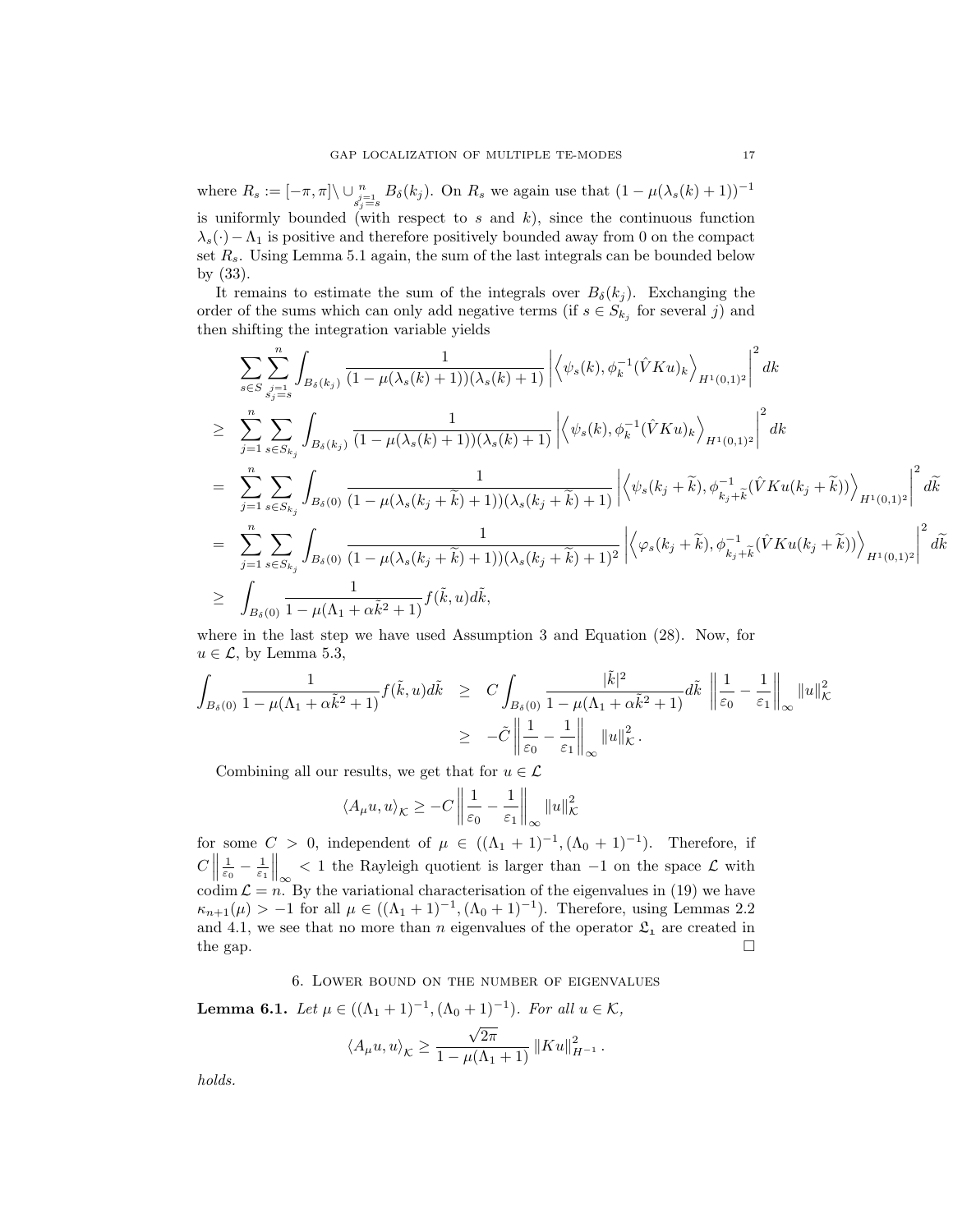*Proof.* As in the proof of Theorem 5.5, we have that (32) holds for  $u \in \mathcal{K}$ . This leads to the estimate

$$
\langle A_{\mu}u, u \rangle_{\mathcal{K}} \geq \frac{1}{1 - \mu(\Lambda_1 + 1)} \int_{-\pi}^{\pi} \sum_{s \geq s_0} \frac{1}{\lambda_s(k) + 1} \left| \left\langle \psi_s(k), \phi_k^{-1}(\hat{V}Ku)_k \right\rangle_{H^1(0,1)^2} \right|^2 dk
$$
  
\n
$$
\geq \frac{1}{1 - \mu(\Lambda_1 + 1)} \int_{-\pi}^{\pi} \sum_s \frac{1}{\lambda_s(k) + 1} \left| \left\langle \psi_s(k), \phi_k^{-1}(\hat{V}Ku)_k \right\rangle_{H^1(0,1)^2} \right|^2 dk
$$
  
\n
$$
\geq \frac{\sqrt{2\pi}}{1 - \mu(\Lambda_1 + 1)} ||Ku||_{H^{-1}}^2
$$

where the last inequality follows from Proposition 3.2 (5).

$$
\Box
$$

Corollary 6.2. Let  $\mu \in ((\Lambda_1 + 1)^{-1}, (\Lambda_0 + 1)^{-1})$  and suppose that  $\|\cdot\|$  $\frac{1}{\varepsilon_0}-\frac{1}{\varepsilon_1}\Big\|_\infty$ sufficiently small. Then

$$
\inf_{u \in \mathcal{K} \setminus \{0\}} \frac{\langle A_{\mu} u, u \rangle}{\|u\|_{\mathcal{K}}^2} > -1.
$$

*Proof.* This follows from Lemma 6.1 together with Lemma 2.1.  $\Box$ 

**Remark 5.** This shows that for a fixed  $\mu$  in the spectral gap, the size of the perturbation has to reach a threshold before it is possible for  $\mu$  to lie in the spectrum.

**Theorem 6.3.** Let Assumptions 1 and 2 hold. For any  $\varepsilon_1$  such that  $\parallel$ **Theorem 6.3.** Let Assumptions 1 and 2 hold. For any  $\varepsilon_1$  such that  $\left\|\frac{1}{\varepsilon_0} - \frac{1}{\varepsilon_1}\right\|_{\infty}$  is sufficiently small, at least  $n = |\Sigma|$  eigenvalues are created in the spectral gap.

*Proof.* By Corollary 6.2, if  $\parallel$  $\frac{1}{\varepsilon_0} - \frac{1}{\varepsilon_1} \Big\|_{\infty}$  is sufficiently small, we can find  $\mu' \in ((\Lambda_1 +$  $(1)^{-1}, (\Lambda_0 + 1)^{-1}$  such that

(34) 
$$
\kappa_1(\mu') = \inf_{u \neq 0} \frac{\langle A_{\mu'} u, u \rangle_{\mathcal{K}}}{\|u\|_{\mathcal{K}}^2} > -1.
$$

We next give an upper bound on the Rayleigh quotient using equality (31) and decomposing the sum over  $s \in \mathbb{N}$  into three parts: one over  $s < s_0$ , one over  $s \geq s_0$ with  $s \notin S$ , and one over  $s \in S$ . (Note that  $s \geq s_0$  for all  $s \in S$ ). By Lemma 5.1 the first sum is bounded from above by  $C ||u||^2_{\mathcal{K}}$  as long as  $\mu$  stays away from  $(\Lambda_0 + 1)^{-1}$ . The second sum is bounded from above by 0. Therefore,

$$
\langle A_{\mu} u, u \rangle_{\mathcal{K}} \leq C \|u\|_{\mathcal{K}}^2 + \int_{-\pi}^{\pi} \sum_{s \in S} \frac{1}{1 - \mu(\lambda_s(k) + 1)} \frac{1}{\lambda_s(k) + 1} \left| \left\langle \psi_s(k), \phi_k^{-1}(\hat{V}K u)_k \right\rangle_{H^1(0,1)^2} \right|^2 dk
$$

Now we split up the integration over  $[-\pi, \pi]$  into a part over the intervals  $B_{\delta}(k_i)$ and a remainder, as before in the proof of Theorem 5.5. We get

$$
\langle A_{\mu}u, u \rangle_{\mathcal{K}}
$$
  
\n
$$
\leq C ||u||_{\mathcal{K}}^2 + \sum_{s \in S} \left[ \sum_{\substack{j=1 \ s_j=s}}^n \int_{B_{\delta}(k_j)} \frac{1}{1 - \mu(\lambda_s(k) + 1)} \frac{1}{\lambda_s(k) + 1} \left| \left\langle \psi_s(k), \phi_k^{-1}(\hat{V}Ku)_k \right\rangle_{H^1(0,1)^2} \right|^2 dk \right.
$$
  
\n
$$
+ \int_{R_s} \frac{1}{1 - \mu(\lambda_s(k) + 1)} \frac{1}{\lambda_s(k) + 1} \left| \left\langle \psi_s(k), \phi_k^{-1}(\hat{V}Ku)_k \right\rangle_{H^1(0,1)^2} \right|^2 dk \right]
$$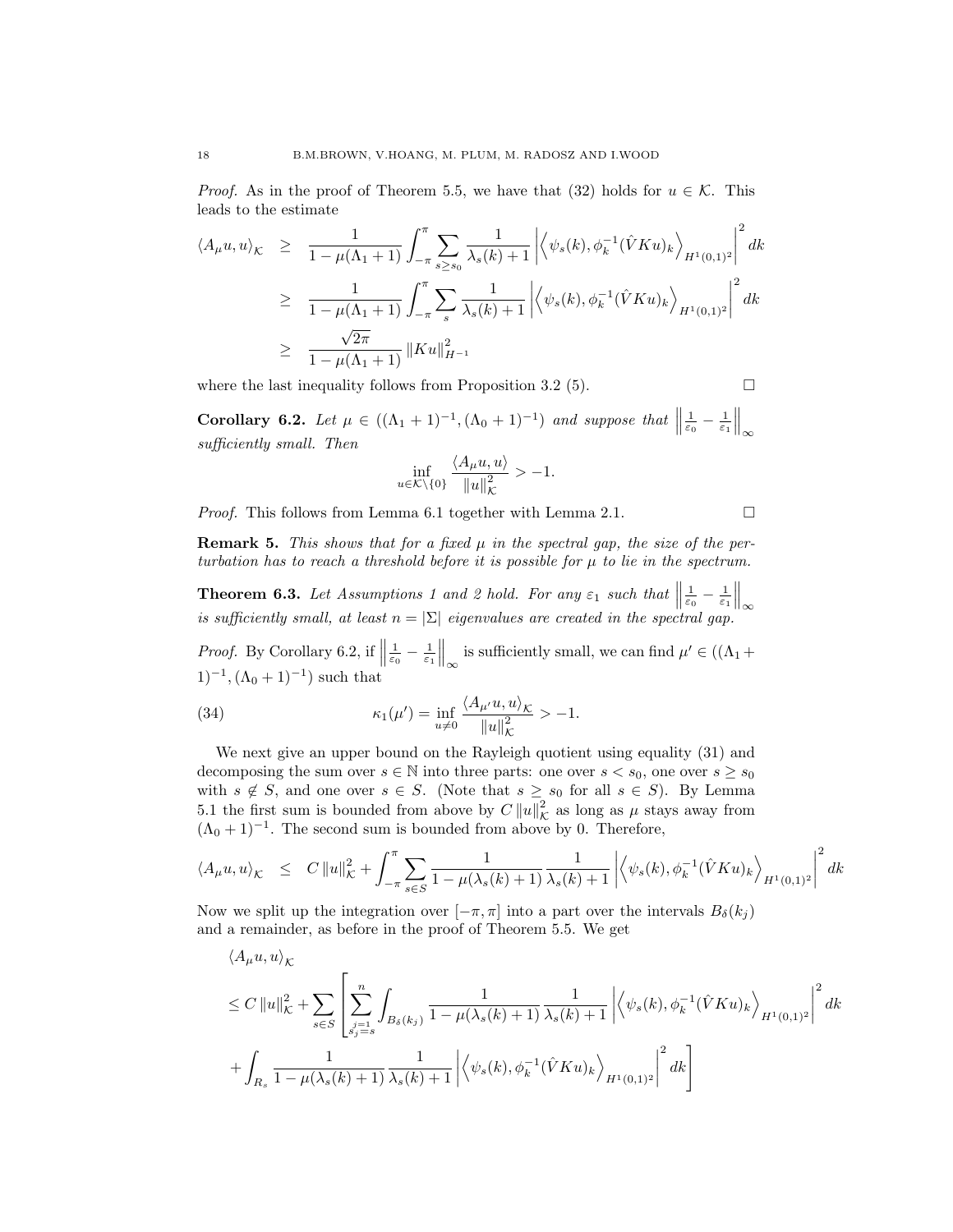and using Lemma 5.1 to estimate the integral over  $R_s$ , we continue the estimate as follows:

$$
\leq C \|u\|_{\mathcal{K}}^{2} + \sum_{s \in S} \sum_{\substack{j=1 \ j \neq s}}^{n} \int_{B_{\delta}(k_{j})} \frac{1}{(1 - \mu(\lambda_{s}(k) + 1))(\lambda_{s}(k) + 1)} \left| \left\langle \psi_{s}(k), \phi_{k}^{-1}(\hat{V}Ku)_{k} \right\rangle_{H^{1}} \right|^{2} dk
$$
  

$$
\leq C \|u\|_{\mathcal{K}}^{2} + \frac{1}{n} \sum_{j=1}^{n} \sum_{s \in S_{k_{j}}} \int_{B_{\delta}(0)} \frac{\left| \left\langle \psi_{s}(k_{j} + \tilde{k}), \phi_{k}^{-1}(\hat{V}Ku(k_{j} + \tilde{k})) \right\rangle_{H^{1}} \right|^{2}}{(1 - \mu(\lambda_{s}(k_{j} + \tilde{k}) + 1))(\lambda_{s}(k_{j} + \tilde{k}) + 1)} d\tilde{k}
$$
  

$$
\leq C \|u\|_{\mathcal{K}}^{2} + \frac{1}{n} \int_{B_{\delta}(0)} \frac{1}{1 - \mu(\Lambda_{1} + \beta \tilde{k}^{2} + 1)} f(\tilde{k}, u) d\tilde{k}.
$$

In the last but one inequality we use the fact that any  $s \in S$  can be at most in n sets  $S_{k_j}$ ; in the last line, due to analyticity, we have for  $|\tilde{k}| < \delta$  that  $\lambda_s(k_j+\tilde{k}) \leq \Lambda_1 + \beta \tilde{k}^2$ for some  $\beta > 0$ . For any function

(35) 
$$
u = \sum_{i=1}^{n} \xi_i P \phi(\theta \Psi_i) \in \mathcal{L}^{\perp}
$$

with coefficients  $(\xi_i)_{i=1}^n \in \mathbb{C}^n$ , we have from Lemma 5.4 and continuity of f that  $f(\tilde{k}, u)$  is bounded below on  $B_\delta(0)$ . Thus the Rayleigh quotient satisfies the following estimate:

$$
\frac{\langle A_{\mu}u, u \rangle_{\mathcal{K}}}{\|u\|_{\mathcal{K}}^2} \le C + \frac{C}{n} \int_{B_{\delta}(0)} \frac{1}{1 - \mu(\Lambda_1 + \beta \tilde{k}^2 + 1)} d\tilde{k} \text{ for some } C > 0.
$$

To show that the Rayleigh quotient tends to  $-\infty$  as  $\mu \to (\Lambda_1 + 1)^{-1}$ , it is therefore sufficient for

$$
\int_0^\delta \frac{1}{\mu(\Lambda_1 + \beta \tilde{k}^2 + 1) - 1} d\tilde{k}
$$

to diverge in the limit as  $\mu \searrow (\Lambda_1 + 1)^{-1}$ . We have

$$
\int_0^\delta \frac{1}{\mu(\Lambda_1 + \beta \tilde{k}^2 + 1) - 1} d\tilde{k} = (\mu \beta (\mu(\Lambda_1 + 1) - 1))^{-\frac{1}{2}} \arctan\left(\delta \sqrt{\frac{\mu \beta}{\mu(\Lambda_1 + 1) - 1}}\right)
$$
  

$$
\to +\infty \text{ as } \mu \searrow (\Lambda_1 + 1)^{-1}.
$$

Therefore,

$$
\max_{u \in \mathcal{L}^{\perp} \setminus \{0\}} \frac{\langle A_{\mu}u, u \rangle_{\mathcal{K}}}{\|u\|_{\mathcal{K}}^2} \to -\infty \text{ as } \mu \searrow (\Lambda_1 + 1)^{-1}.
$$

As codim  $\mathcal{L} = n$ , the variational characterisation of the eigenvalues (19) implies  $\kappa_n(\mu) \to -\infty$  as  $\mu \searrow (\Lambda_1 + 1)^{-1}$ , and combined with Lemma 4.1 and (34) this means that at least *n* eigenvalues are created in the gap.  $\square$ 

Theorem 5.5 and Theorem 6.3 together yield the following result.

Theorem 6.4. Let Assumptions 1, 2 and 3 hold, i.e.

- (i)  $\varepsilon_0, \varepsilon_1 \in L^{\infty}(\mathbb{R}^2)$ .
- (ii)  $\varepsilon_i \geq c_0 > 0$  for some constant  $c_0$  and  $i = 0, 1$ .
- (iii) The perturbation is nonnegative, i.e.

$$
\varepsilon_1(\mathbf{x}) - \varepsilon_0(\mathbf{x}) \ge 0.
$$

(iv) There exists a ball D such that  $\varepsilon_1 - \varepsilon_0 > 0$  on D.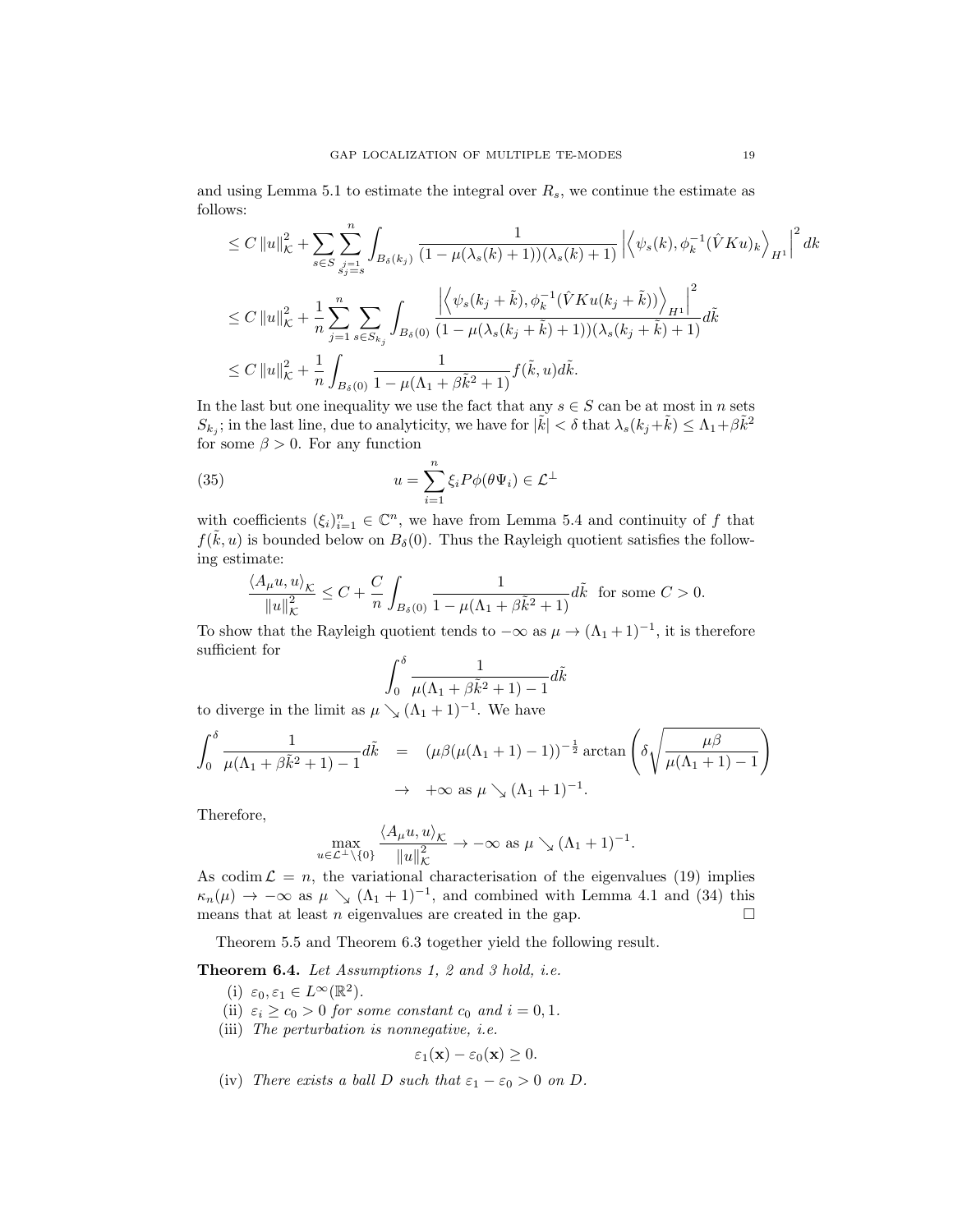- (v) The band functions  $\lambda_s$  are not constant as functions of  $k \in [-\pi, \pi]$ .
- (vi) There are  $\alpha > 0$  and  $\delta > 0$  such that for all  $(\hat{s}, \hat{k}) \in \Sigma$  and  $k \in [-\pi, \pi]$ satisfying  $|k - \hat{k}| \leq \delta$ ,

$$
\lambda_{\hat{s}}(k) \geq \Lambda_1 + \alpha |k - \hat{k}|^2.
$$

Moreover, let  $\parallel$  $\frac{1}{\varepsilon_0} - \frac{1}{\varepsilon_1} \Big\|_{\infty} > 0$  be sufficiently small. Then the number of eigenvalues of the operator  $\mathfrak{L}_1$  in the gap  $(\Lambda_0, \Lambda_1)$  equals n, the finite number of solution pairs  $(s, k)$  of the equation  $\Lambda_1 = \lambda_s(k)$ .

#### **ACKNOWLEDGEMENTS**

The authors wish to thank the anonymous reviewer for useful suggestions to improve the manuscript.

#### APPENDIX A. PROOF OF PROPOSITION 3.2

From [5, Theorem 4.3 & Theorem 4.7], we have  $\sigma(\mathfrak{L}_{\mathfrak{0}}) = \overline{\cup_k \sigma(L_k)}$ , as required for Proposition 3.2 (1).

For Proposition 3.2 (2), let  $v \in \mathcal{H}$  be defined by  $v(\cdot, k) = (L_k - \lambda)^{-1} (\hat{V}f)_k$ . Then in the proof of [5, Theorem 4.3] it is shown that  $(\mathfrak{L} \circ - \lambda)u = f$ , where  $u = V^{-1}v$ . Thus both sides of (17) equal  $v(\cdot, k)$  and the statement is true.

To prove Proposition 3.2 (3) let  $f \in L^2(\Omega)$  and use the decomposition (see [13], [5])

$$
f(:)=\frac{1}{\sqrt{2\pi}}\sum_{s=1}^{\infty}\int_{-\pi}^{\pi}\left\langle Uf,\psi_{s}(\cdot,k)\right\rangle_{L^{2}}\psi_{s}(:,k)dk,
$$

where the series converges in  $L^2(\Omega)$ . Thus for  $g \in H_{qp}^{-1}(\Omega)$ ,

$$
(\mathfrak{L}_{\mathfrak{0}} - \lambda)^{-1} g(:) = \frac{1}{\sqrt{2\pi}} \sum_{s=1}^{\infty} \int_{-\pi}^{\pi} \langle U(\mathfrak{L}_{\mathfrak{0}} - \lambda)^{-1} g, \psi_s(\cdot, k) \rangle_{L^2} \psi_s(:, k) dk
$$

and using Proposition 3.2 (2) and that  $U|_{H_{qp}^1(\Omega)} = V$  we get

(36) 
$$
(\mathfrak{L}_{\mathfrak{0}} - \lambda)^{-1} g(:) = \frac{1}{\sqrt{2\pi}} \sum_{s=1}^{\infty} \int_{-\pi}^{\pi} \left\langle (L_k - \lambda)^{-1} \hat{V} g(k), \psi_s(\cdot, k) \right\rangle_{L^2} \psi_s(:, k) dk.
$$

Now, with  $\phi_k = (L_k + 1) : \mathcal{H}_k \to \mathcal{H}'_k$ , using (12) and that  $\phi_k$  and  $(L_k - \lambda)^{-1}$ commute we have

$$
\left\langle (L_k - \lambda)^{-1} (\hat{V}g)_k, \psi_s(\cdot, k) \right\rangle_{L^2} = \left\langle (L_k - \lambda)^{-1} (\hat{V}g)_k, \phi_k \psi_s(\cdot, k) \right\rangle_{\mathcal{H}'_k}
$$

$$
= \left\langle (\hat{V}g)_k, (L_k - \lambda)^{-1} \phi_k \psi_s(\cdot, k) \right\rangle_{\mathcal{H}'_k}
$$

$$
= \frac{1}{\lambda_s(k) - \lambda} \left\langle (\hat{V}g)_k, \phi_k \psi_s(\cdot, k) \right\rangle_{\mathcal{H}'_k}
$$

$$
= \frac{1}{\lambda_s(k) - \lambda} (\hat{V}g)_k [\psi_s(\cdot, k)].
$$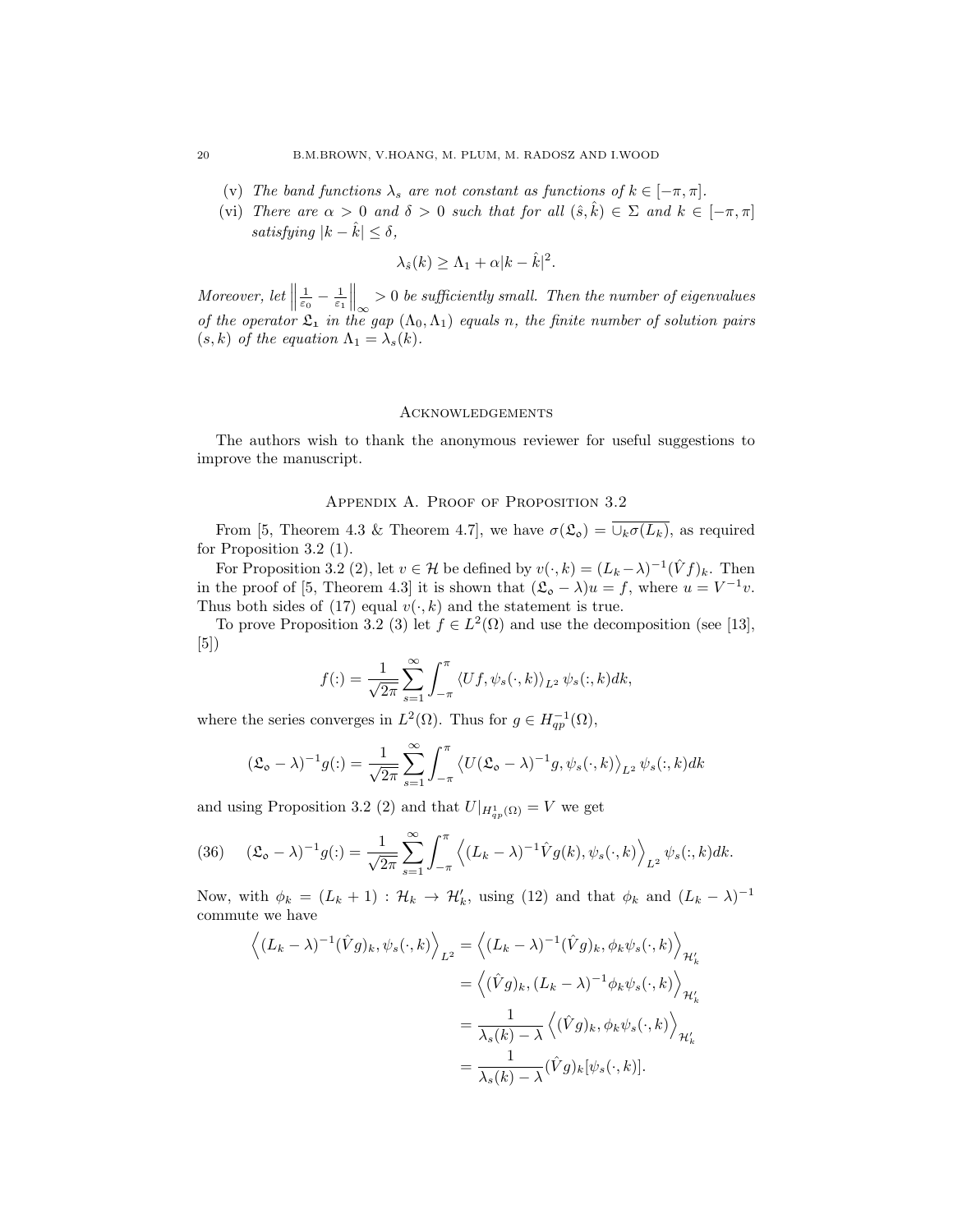Inserting this in (36) gives Proposition 3.2 (3). We next show Proposition 3.2 (4). Noting that for  $\lambda = \frac{1}{\mu} - 1$  we have

$$
-\frac{1}{\mu}\frac{1}{\lambda_s(k)-\lambda} = \frac{1}{1-\mu(\lambda_s(k)+1)}
$$

and using (15), by Proposition 3.2 (3), we have

$$
\left\langle -\frac{1}{\mu} (\mathfrak{L}_{\mathfrak{O}} + 1 - \frac{1}{\mu})^{-1} (K u), K u \right\rangle_{H^{-1}} \n= \frac{1}{2\sqrt{\pi}} \left\langle \sum_{s=1}^{\infty} \int_{-\pi}^{\pi} \frac{1}{1 - \mu(\lambda_s(k) + 1)} (\hat{V} K u)_k [\psi_s(\cdot, k)] \psi_s(:, k) dk, K u(:) \right\rangle_{H^{-1}} \n= \frac{1}{\sqrt{2\pi}} \lim_{l \to \infty} \left\langle \sum_{s=1}^{l} \int_{-\pi}^{\pi} \frac{1}{1 - \mu(\lambda_s(k) + 1)} \left\langle (\phi_{\mathcal{H}}^{-1} \hat{V} K u)(\cdot, k), \psi_s(\cdot, k) \right\rangle_{H^1} \psi_s(:, k) dk, \phi^{-1} K u(:) \right\rangle_{L^2(\Omega)}.
$$

Next let

$$
\chi_l(:,k) = \sum_{s=1}^l \frac{1}{1 - \mu(\lambda_s(k) + 1)} \left\langle (\phi_{\mathcal{H}}^{-1} \hat{V} K u)(\cdot, k), \psi_s(\cdot, k) \right\rangle_{H^1((0,1)^2)} \psi_s(:,k)
$$

Then using the formula (11) for the inverse Floquet transform and the isometry property of  $U$  we get

$$
\left\langle -\frac{1}{\mu} (\mathfrak{L}_{\mathfrak{0}} + 1 - \frac{1}{\mu})^{-1} (K u), K u \right\rangle_{H^{-1}} = \lim_{l \to \infty} \left\langle \frac{1}{\sqrt{2\pi}} \int_{-\pi}^{\pi} E_k \chi_l(\cdot, k) \, dk, \phi^{-1} K u \right\rangle_{L^2(\Omega)}
$$
  

$$
= \lim_{l \to \infty} \left\langle U^{-1} \chi_l, \phi^{-1} K u \right\rangle_{L^2(\Omega)}
$$
  

$$
= \lim_{l \to \infty} \left\langle \chi_l, U \phi^{-1} K u \right\rangle_{L^2((0, 1)^2 \times [-\pi, \pi])}.
$$

Therefore, by Proposition 3.2 (2) using that  $U|_{H_{qp}^{1}(\Omega)} = V$ , and by (12) we get

$$
\begin{split}\n&\left\langle -\frac{1}{\mu} (\mathfrak{L}_{\mathfrak{O}} + 1 - \frac{1}{\mu})^{-1} (Ku), Ku \right\rangle_{H^{-1}} \\
&= \lim_{l \to \infty} \int_{-\pi}^{\pi} \left\langle \chi_{l}(k), \phi_{k}^{-1} (\hat{V}Ku)_{k} \right\rangle_{L^{2}(0,1)^{2}} dk \\
&= \lim_{l \to \infty} \int_{-\pi}^{\pi} \left\langle \phi_{k}^{-1} \chi_{l}(k), \phi_{k}^{-1} (\hat{V}Ku)_{k} \right\rangle_{H^{1}(0,1)^{2}} dk \\
&= \lim_{l \to \infty} \int_{-\pi}^{\pi} \left( \hat{V}Ku)_{k} [\phi_{k}^{-1} \chi_{l}(k)] \\
&= \lim_{l \to \infty} \int_{-\pi}^{\pi} \left\langle \phi_{k}^{-1} \chi_{l}(k), (\phi_{H}^{-1} \hat{V}Ku)(k) \right\rangle_{H^{1}(0,1)^{2}} \\
&= \lim_{l \to \infty} \int_{-\pi}^{\pi} \sum_{s=1}^{l} \frac{\left\langle (\phi_{H}^{-1} \hat{V}Ku)(k), \psi_{s}(k) \right\rangle_{H^{1}(0,1)^{2}} \cdot \left\langle \psi_{s}(k), (\phi_{H}^{-1} \hat{V}Ku)(k) \right\rangle_{H^{1}(0,1)^{2}} dk}{(1 - \mu(\lambda_{s}(k) + 1))(\lambda_{s}(k) + 1)} dk \\
(37) \\
&= \lim_{l \to \infty} \int_{-\pi}^{\pi} \sum_{s=1}^{l} \frac{1}{1 - \mu(\lambda_{s}(k) + 1)} \frac{1}{\lambda_{s}(k) + 1} \left| \left\langle \psi_{s}(k), \phi_{k}^{-1} (\hat{V}Ku)_{k} \right\rangle_{H^{1}(0,1)^{2}} \right|^{2} dk.\n\end{split}
$$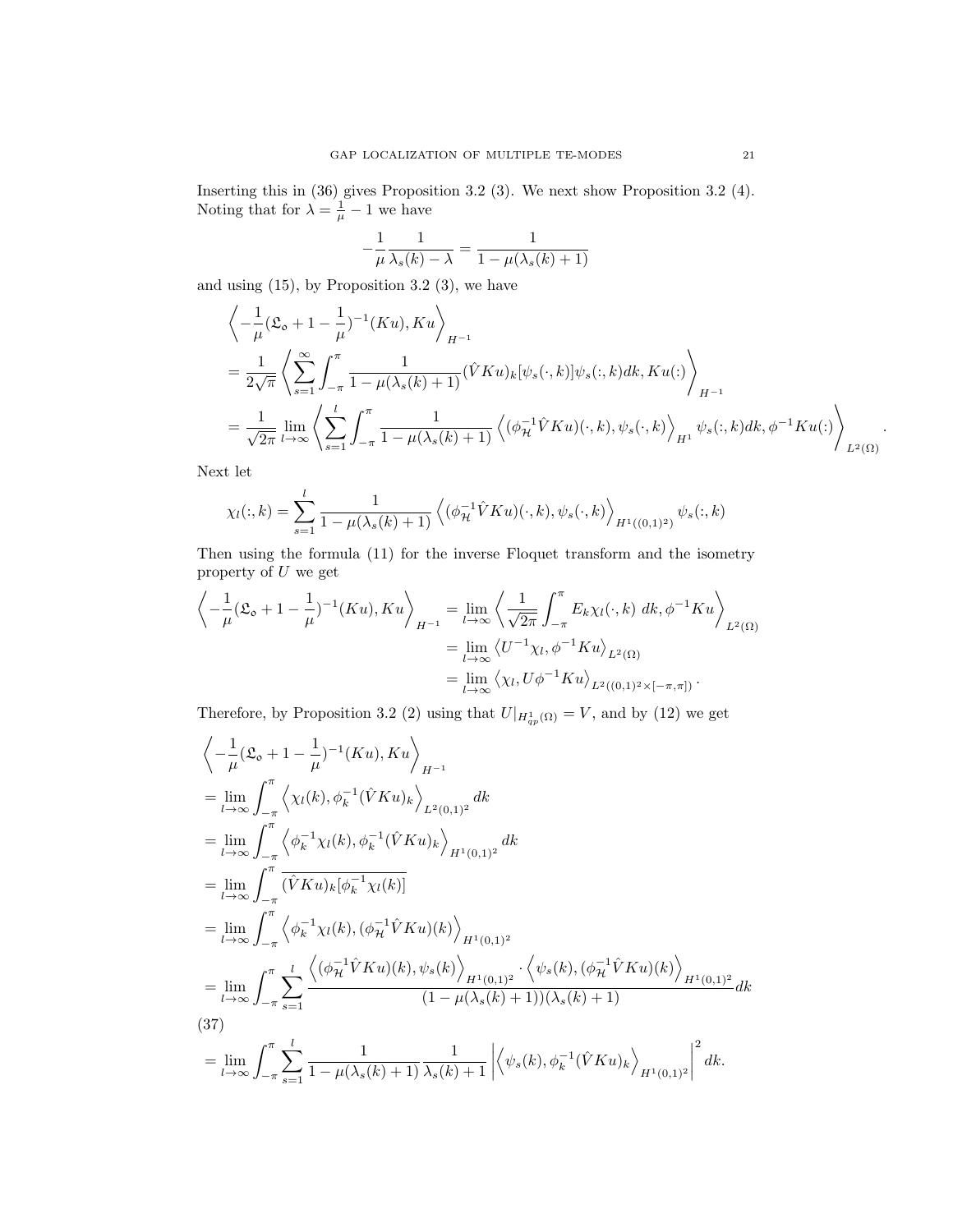We now wish to interchange the order of taking the limit and integrating. To do this note that

$$
\chi_l(:,k) = \sum_{s=1}^l \frac{\lambda_s(k) + 1}{1 - \mu(\lambda_s(k) + 1)} \left\langle (\phi_{\mathcal{H}}^{-1} \hat{V} K u)(\cdot, k), \frac{\psi_s(\cdot, k)}{\sqrt{\lambda_s(k) + 1}} \right\rangle_{H^1((0,1)^2)} \frac{\psi_s(:,k)}{\sqrt{\lambda_s(k) + 1}}
$$

and set

$$
\chi(:,k) = \sum_{s=1}^{\infty} \frac{1}{1 - \mu(\lambda_s(k) + 1)} \left\langle (\phi_{\mathcal{H}}^{-1} \hat{V} K u)(\cdot, k), \psi_s(\cdot, k) \right\rangle_{H^1((0,1)^2)} \psi_s(:,k).
$$

Since the set  $\left\{\frac{\psi_s(k)}{\sqrt{\mathcal{N}(k)}}\right\}$  $\frac{\psi_s(k)}{\sqrt{\lambda_s(k)+1}}\Bigg\}$ is an orthonormal basis in  $\mathcal{H}_k$  and  $(\phi_{\mathcal{H}}^{-1} \hat{V} K u)(k) \in$  $\mathcal{H}_k$ , the series converges in  $\mathcal{H}_k$ . In particular, we have that for every  $k \in [-\pi, \pi]$ 

 $\chi_l(\cdot, k) \to \chi(\cdot, k)$  in  $H^1((0, 1)^2)$  as  $l \to \infty$ .

Moreover, by Bessel's inequality

$$
\int_{(0,1)^2} |\chi(x,k) - \chi_l(x,k)|^2 dx \le \int_{(0,1)^2} |\chi(x,k)|^2 dx
$$

and as a function of k the right hand side lies in  $L^1(-\pi, \pi)$ . By Fubini's theorem, we have (38)

$$
\int_{-\pi}^{\pi} \left( \int_{(0,1)^2} |\chi(x,k) - \chi_l(x,k)|^2 dx \right) dk = \int_{(0,1)^2} \left( \int_{-\pi}^{\pi} |\chi(x,k) - \chi_l(x,k)|^2 dk \right) dx
$$

and by dominated convergence the LHS of (38) tends to 0 and so the RHS of (38) also does. This implies that

(39) 
$$
\int_{-\pi}^{\pi} \chi_l(\cdot, k) dk \to \int_{-\pi}^{\pi} \chi(\cdot, k) dk \text{ in } L^2((0, 1)^2).
$$

Therefore, using the Cauchy-Schwarz inequality we have that

$$
\left| \int_{-\pi}^{\pi} \left\langle (\phi_{\mathcal{H}}^{-1} \hat{V} K u)(k), \phi_{k}^{-1} (\chi - \chi_{l})(k) \right\rangle_{H^{1}(0,1)^{2}} dk \right|
$$
  
 
$$
\leq \int_{-\pi}^{\pi} \left| \left\langle (\phi_{\mathcal{H}}^{-1} \hat{V} K u)(k), (\chi - \chi_{l})(k) \right\rangle_{H^{1}(0,1)^{2}} \right| dk \to 0
$$

as  $l \to \infty$  and so we can exchange the order of summation over s and integration over  $k$  in (37). This gives

$$
\left\langle -\frac{1}{\mu} (\mathfrak{L}_{\mathfrak{0}} + 1 - \frac{1}{\mu})^{-1} (K u), K u \right\rangle_{H^{-1}} \n= \int_{-\pi}^{\pi} \sum_{s=1}^{\infty} \frac{1}{1 - \mu(\lambda_s(k) + 1)} \frac{1}{\lambda_s(k) + 1} \left| \left\langle \psi_s(k), \phi_k^{-1}(\hat{V} K u)_k \right\rangle_{H^1(0,1)^2} \right|^2 dk.
$$

proving Proposition 3.2 (4).

Finally, we consider Proposition 3.2 (5). For  $f \in H_{qp}^{-1}(\Omega)$ , we have

$$
||f||_{H^{-1}}^2 = \langle \phi^{-1}f, \phi^{-1}f \rangle_{H^1} = \langle (\mathfrak{L}_\mathfrak{o} + 1)^{-1}f, \phi^{-1}f \rangle_{H^1}
$$
  
= 
$$
\frac{1}{\sqrt{2\pi}} \left\langle \sum_{s=1}^\infty \int_{-\pi}^\pi \frac{1}{\lambda_s(k) + 1} (\hat{V}f)_k [\psi_s(\cdot, k)] \psi_s(:, k) dk, \phi^{-1}f(:) \right\rangle_{H^1}
$$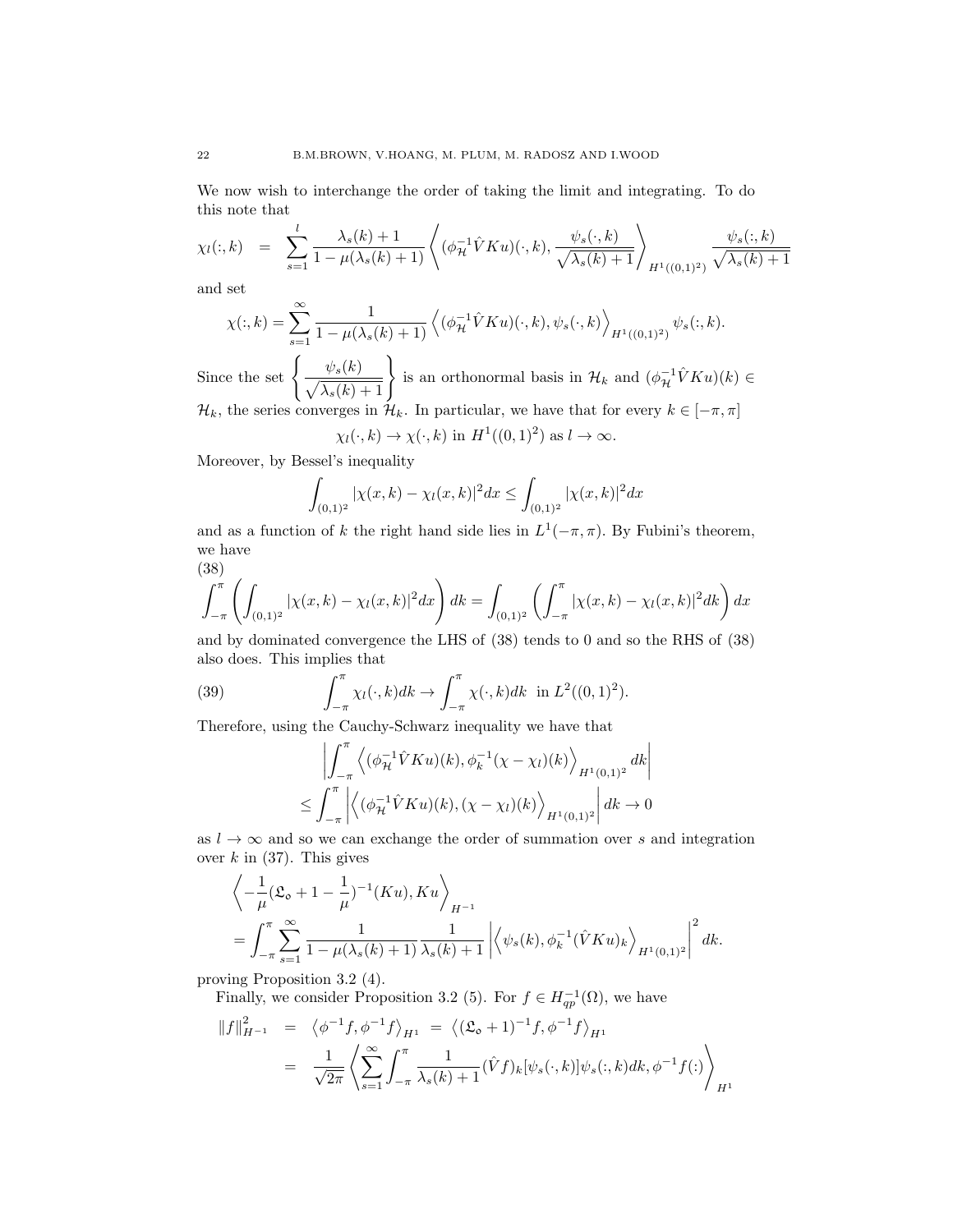where we have used Proposition 3.2 (3) for  $\lambda = -1$ .

Next, let

$$
\tilde{\chi}(:,k) = \sum_{s=1}^{\infty} \frac{1}{\lambda_s(k) + 1} \left\langle (\phi_{\mathcal{H}}^{-1} \hat{V} f)(\cdot, k), \psi_s(\cdot, k) \right\rangle_{H^1((0,1)^2)} \psi_s(:,k).
$$

By a similar argument to the proof of Proposition 3.2  $(4)$ , we can swap the order of summation and integration and then using the formula (11) for the inverse Floquet transform and the isometry property of  $V$  we get

$$
||f||_{H^{-1}}^2 = \left\langle \frac{1}{\sqrt{2\pi}} \int_{-\pi}^{\pi} E_k \tilde{\chi}(\cdot, k) \, dk, \phi^{-1} f \right\rangle_{H^1} = \frac{1}{\sqrt{2\pi}} \left\langle V^{-1} \tilde{\chi}, \phi^{-1} f \right\rangle_{H^1} = \frac{1}{\sqrt{2\pi}} \left\langle \tilde{\chi}, V \phi^{-1} f \right\rangle_{\mathcal{H}}.
$$

Therefore, using Proposition 3.2 (2)

$$
\begin{split}\n\|f\|_{H^{-1}}^2 &= \frac{1}{\sqrt{2\pi}} \int_{-\pi}^{\pi} \left\langle \tilde{\chi}(k), \phi_k^{-1}(\hat{V}f)_k \right\rangle_{\mathcal{H}_k} dk \\
&= \frac{1}{\sqrt{2\pi}} \int_{-\pi}^{\pi} \left\langle \sum_{s=1}^{\infty} \frac{1}{\lambda_s(k)+1} \left\langle (\phi_{\mathcal{H}}^{-1}\hat{V}f)(\cdot, k), \psi_s(\cdot, k) \right\rangle_{H^1((0,1)^2)} \psi_s(:,k), \phi_k^{-1}(\hat{V}f)_k \right\rangle_{\mathcal{H}_k} dk \\
&= \frac{1}{\sqrt{2\pi}} \int_{-\pi}^{\pi} \sum_{s=1}^{\infty} \frac{1}{\lambda_s(k)+1} \left| \left\langle \psi_s(k), \phi_k^{-1}(\hat{V}f)_k \right\rangle_{H^1(0,1)^2} \right|^2 dk.\n\end{split}
$$

This completes the proof.

#### **REFERENCES**

- [1] G. Alessandrini. Strong unique continuation for general elliptic equations in 2d. Journal of Mathematical Analysis and Applications, 386(2):669 – 676, 2012.
- [2] B. M. Brown, V. Hoang, M. Plum, M. Radosz, and I. Wood. Gap localization of TE-modes by arbitrarily weak defects. Journal of the London Mathematical Society, 95(3):942–962, 2017.
- [3] B. M. Brown, V. Hoang, M. Plum, and I. Wood. Spectrum created by line defects in periodic structures. Mathematische Nachrichten, 287(17-18):1972–1985, 2014.
- [4] B. M. Brown, V. Hoang, M. Plum, and I. Wood. On the spectrum of waveguides in planar photonic bandgap structures. Proc. Roy. Soc. London A., 471, 2015.
- [5] B. M. Brown, V. Hoang, M. Plum, and I. G. Wood. Floquet-bloch theory for elliptic problems with discontinuous coefficients. In Jan Janas, Pavel Kurasov, Ari Laptev, Sergei Naboko, and Günter Stolz, editors, Spectral Theory and Analysis, pages 1-20, Basel, 2011. Springer Basel.
- [6] D. Dobson and S. Cox. Maximizing band gaps in two-dimensional photonic crystals. SIAM Journal on Applied Mathematics, 59(6):2108–2120, 1999.
- [7] A. Figotin and P. Kuchment. Band-gap structure of spectra of periodic dielectric and acoustic media. ii. two-dimensional photonic crystals. SIAM Journal on Applied Mathematics, 56(6):1561–1620, 1996.
- [8] N. Filonov. Gaps in the spectrum of the maxwell operator with periodic coefficients. Communications in Mathematical Physics,  $240(1/2):161 - 170$ , 2003.
- [9] Harro Heuser. Funktionalanalysis : Theorie und Anwendung. Teubner, Wiesbaden, 2006.
- [10] V. Hoang, M. Plum, and C. Wieners. A computer-assisted proof for photonic band gaps. Zeitschrift für angewandte Mathematik und Physik, 60(6):1035, 2009.
- [11] J.D Joannopoulos, S.G. Johnson, J.N. Winn, and R.D. Meade. Photonic Crystals Molding the Flow of Light - Second Edition. Princeton University Press, 2008.
- [12] T. Kato. Perturbation theory for linear operators. Springer, 1976.
- [13] P. Kuchment. Floquet theory for partial differential equations. Birkhäuser, 1993.
- [14] P. Kuchment. The mathematics of photonic crystals. In Mathematical modeling in optical science, pages 207–272, Philadelphia, 2001. SIAM.
- [15] P. Kuchment and Raich. A. Green's function asymptotics near the internal edges of spectra of periodic elliptic operators. Mathematische Nachrichten, 285(14-15):1880–1894, 2012.